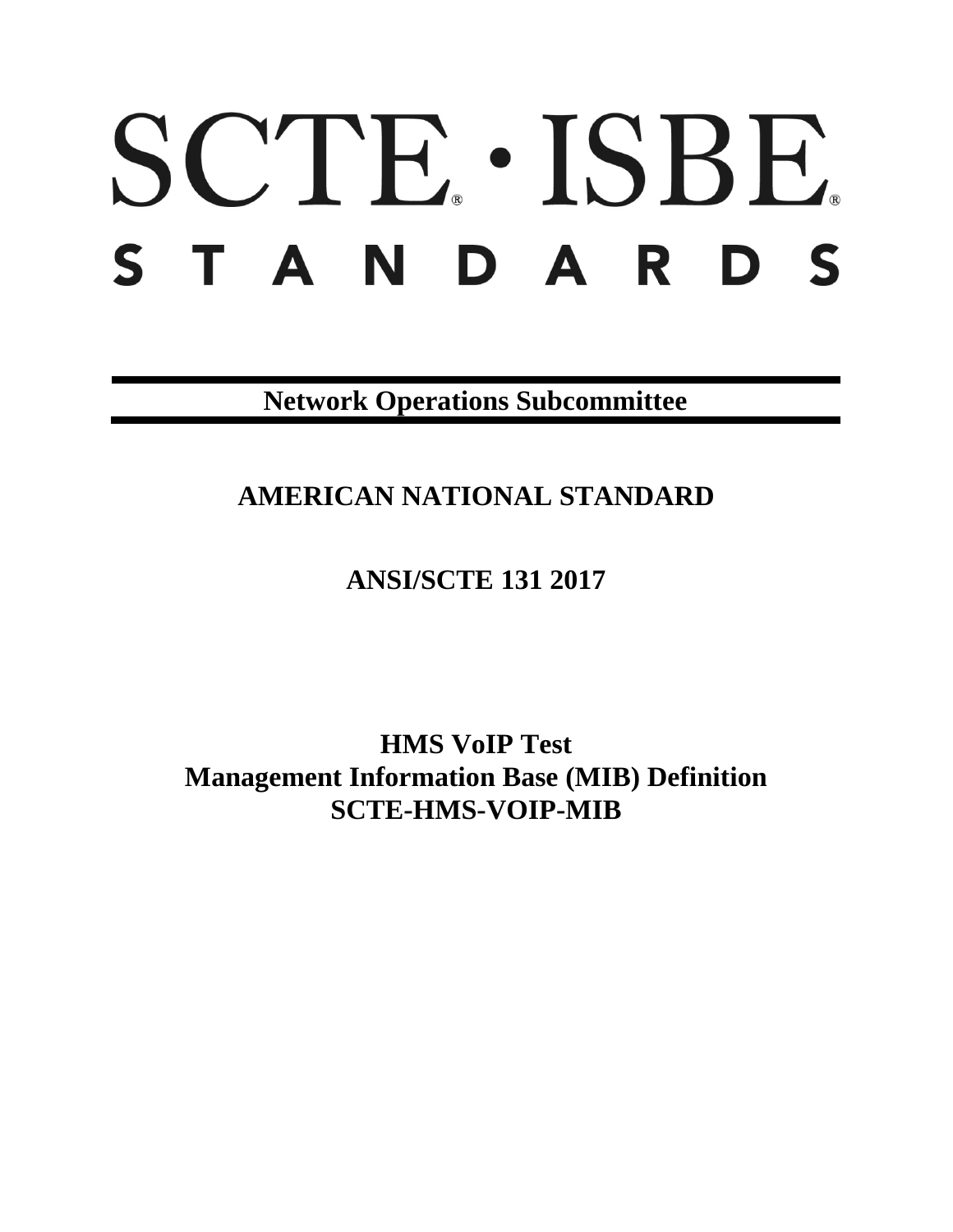# **NOTICE**

The Society of Cable Telecommunications Engineers (SCTE) / International Society of Broadband Experts (ISBE) Standards and Operational Practices (hereafter called "documents") are intended to serve the public interest by providing specifications, test methods and procedures that promote uniformity of product, interchangeability, best practices and ultimately the long-term reliability of broadband communications facilities. These documents shall not in any way preclude any member or non-member of SCTE•ISBE from manufacturing or selling products not conforming to such documents, nor shall the existence of such standards preclude their voluntary use by those other than SCTE•ISBE members.

SCTE•ISBE assumes no obligations or liability whatsoever to any party who may adopt the documents. Such adopting party assumes all risks associated with adoption of these documents, and accepts full responsibility for any damage and/or claims arising from the adoption of such documents.

Attention is called to the possibility that implementation of this document may require the use of subject matter covered by patent rights. By publication of this document, no position is taken with respect to the existence or validity of any patent rights in connection therewith. SCTE•ISBE shall not be responsible for identifying patents for which a license may be required or for conducting inquiries into the legal validity or scope of those patents that are brought to its attention.

Patent holders who believe that they hold patents which are essential to the implementation of this document have been requested to provide information about those patents and any related licensing terms and conditions. Any such declarations made before or after publication of this document are available on the SCTE•ISBE web site at [http://www.scte.org.](http://www.scte.org/)

#### All Rights Reserved

# © Society of Cable Telecommunications Engineers, Inc. 2017 140 Philips Road Exton, PA 19341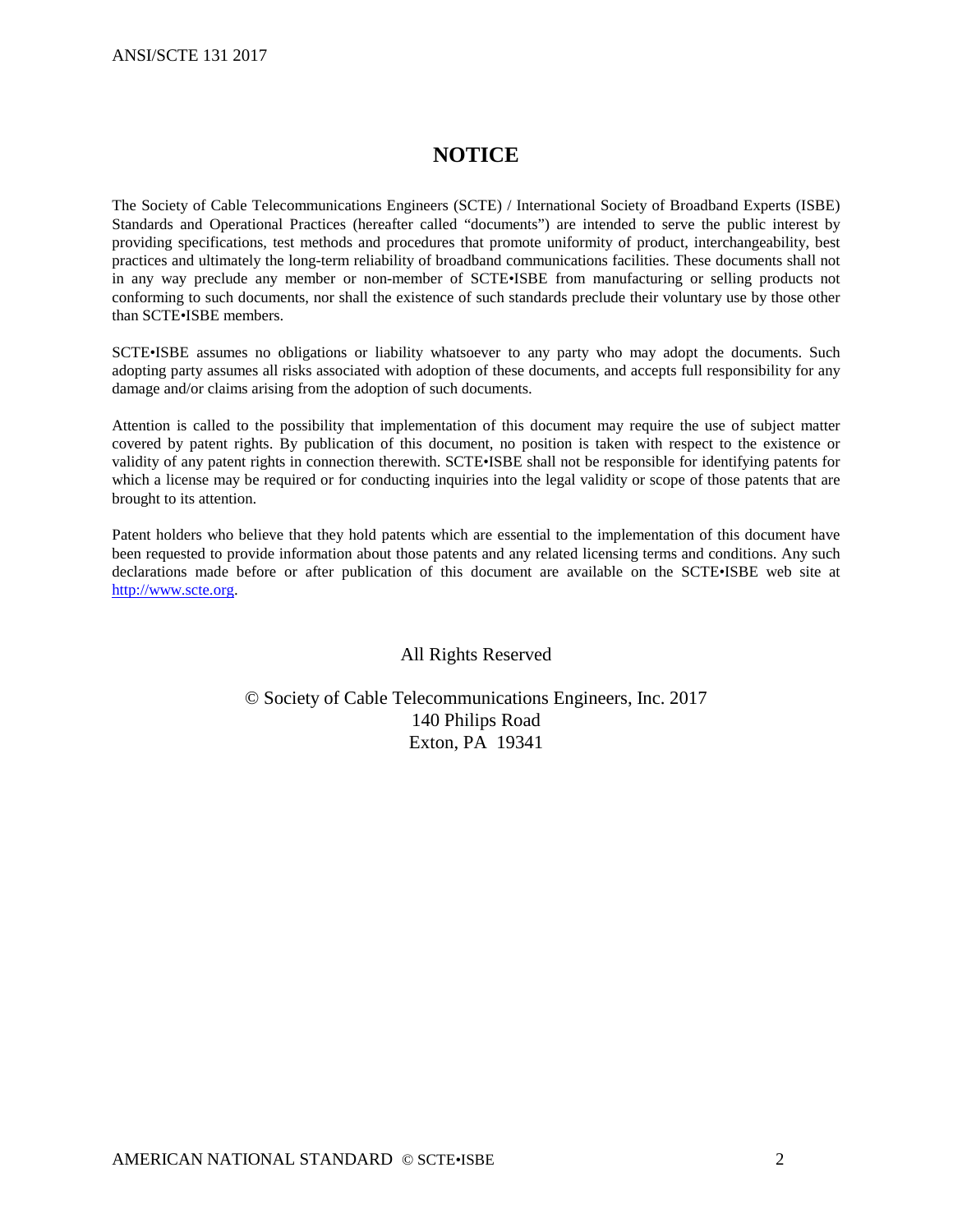# **Contents**

| 1. SCOPE                         |   |
|----------------------------------|---|
| 2. COPYRIGHT                     | 4 |
| <b>3. NORMATIVE REFERENCES</b>   | 4 |
| <b>4. INFORMATIVE REFERENCES</b> | 4 |
| <b>5. TERMS AND DEFINITION</b>   | 4 |
| <b>6. REQUIREMENTS</b>           | 5 |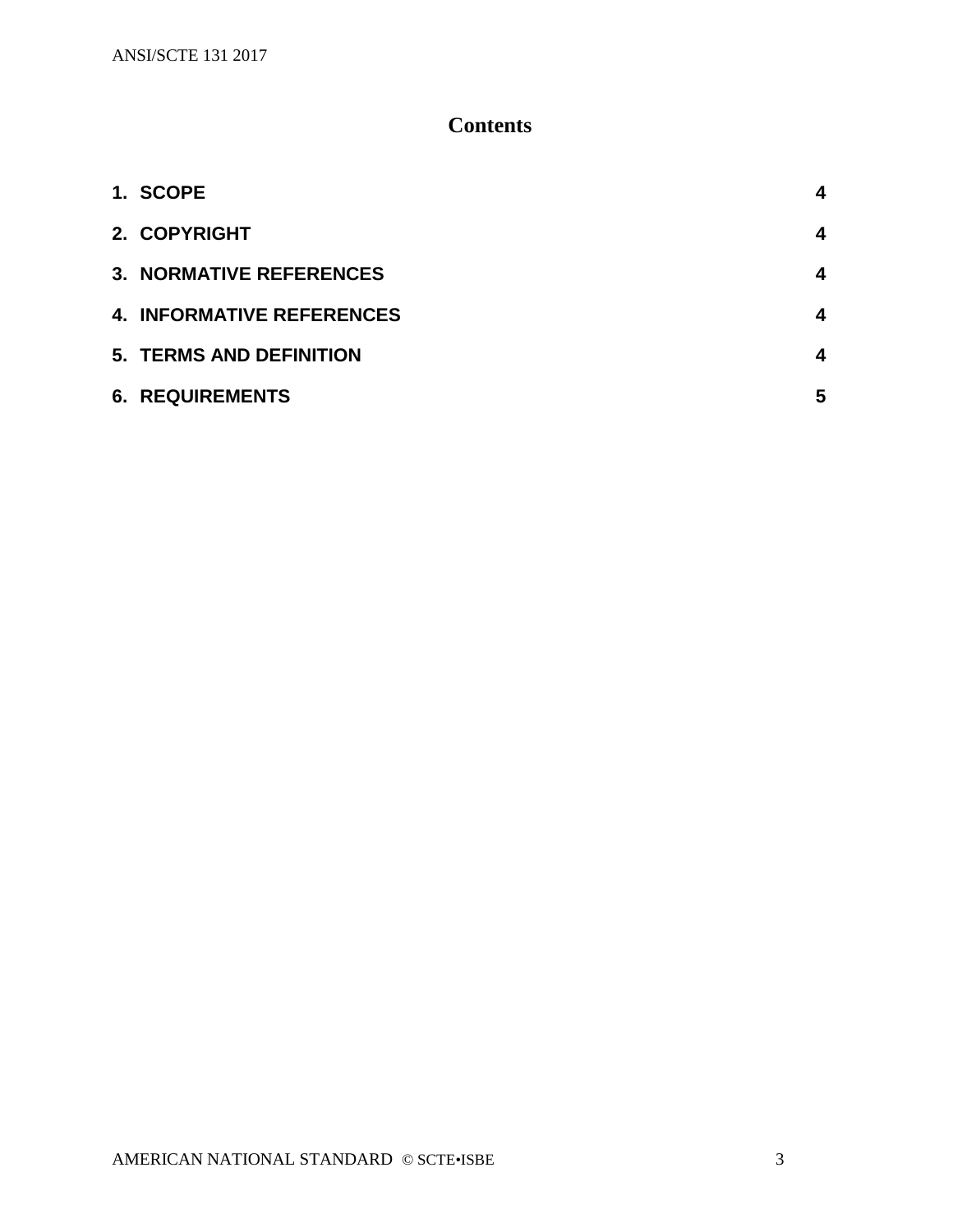# <span id="page-3-0"></span>**1. Scope**

This document is identical to SCTE 131 2007 except for informative components which may have been updated such as the title page, NOTICE text, headers and footers. No normative changes have been made to this document.

**This document provides MIB definitions for VoIP testing between two endpoints. It allows an HMS/DOCSIS transponder or any other device that implements it to be used as a test point to validate VoIP service in the network and to report a common basic set of measurements.** 

# <span id="page-3-1"></span>**2. Copyright**

**The MIB definition found in this document may be incorporated directly in products without further permission from the copyright owner, SCTE.**

# <span id="page-3-2"></span>**3. Normative References**

3.1. SCTE Standards

• ANSI/SCTE 37 2002 SCTE-HMS-ROOTS

3.2. Standards from other Organizations

- IETF RFC 3550 RTP: A Transport Protocol for Real-Time Applications
- ITU-T P.800
- ITU-T G.107 "The E-model," a computational model for use in transmission planning  $(12/03)$

# <span id="page-3-3"></span>**4. Informative References**

**The following documents may provide valuable information to the reader but are not required when complying with this standard:**

### **ITU-T G.711 Pulse code modulation (PCM) of voice frequencies**

- IETF RFC 2578 SNMPv2-SMI
- **IETF RFC 2579 SNMPv2-TC**
- IETF RFC 2580 SNMPv2-CONF
- IETF RFC 4133 ENTITY-MIB
- IETF RFC 4001 INET-ADDRESS-MIB
- IETF RFC 3411 SNMP-FRAMEWORK-MIB

# <span id="page-3-4"></span>**5. Terms and Definition**

**This document defines the following terms:**

**Management Information Base (MIB) - the specification of information in a manner that allows standard access through a network management protocol.**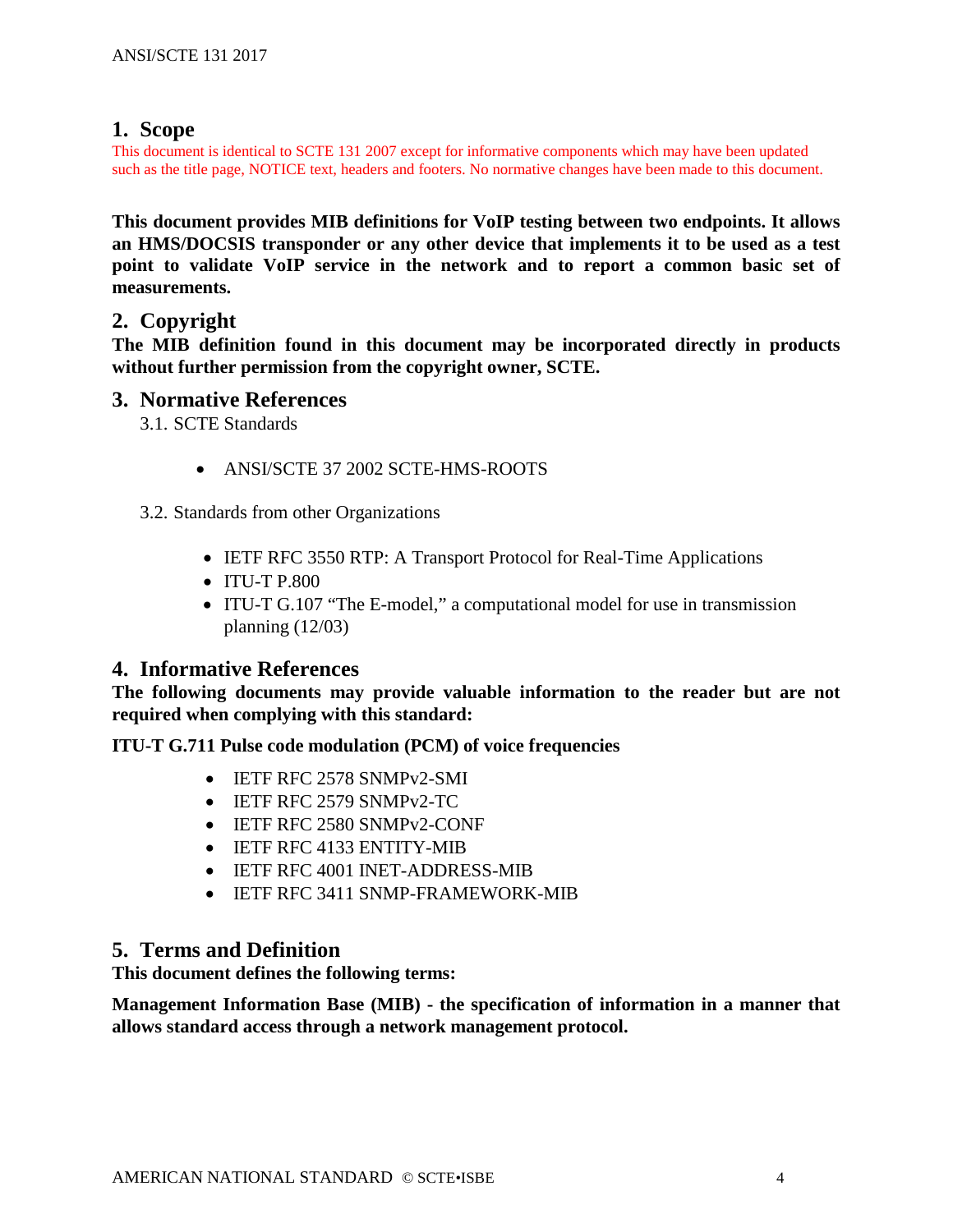# <span id="page-4-0"></span>**6. Requirements**

**This section defines the mandatory syntax of the SCTE-HMS-VOIP-MIB. It follows the IETF Simple Network Management Protocol (SNMP) for defining the managed objects.**

**The syntax is given below.**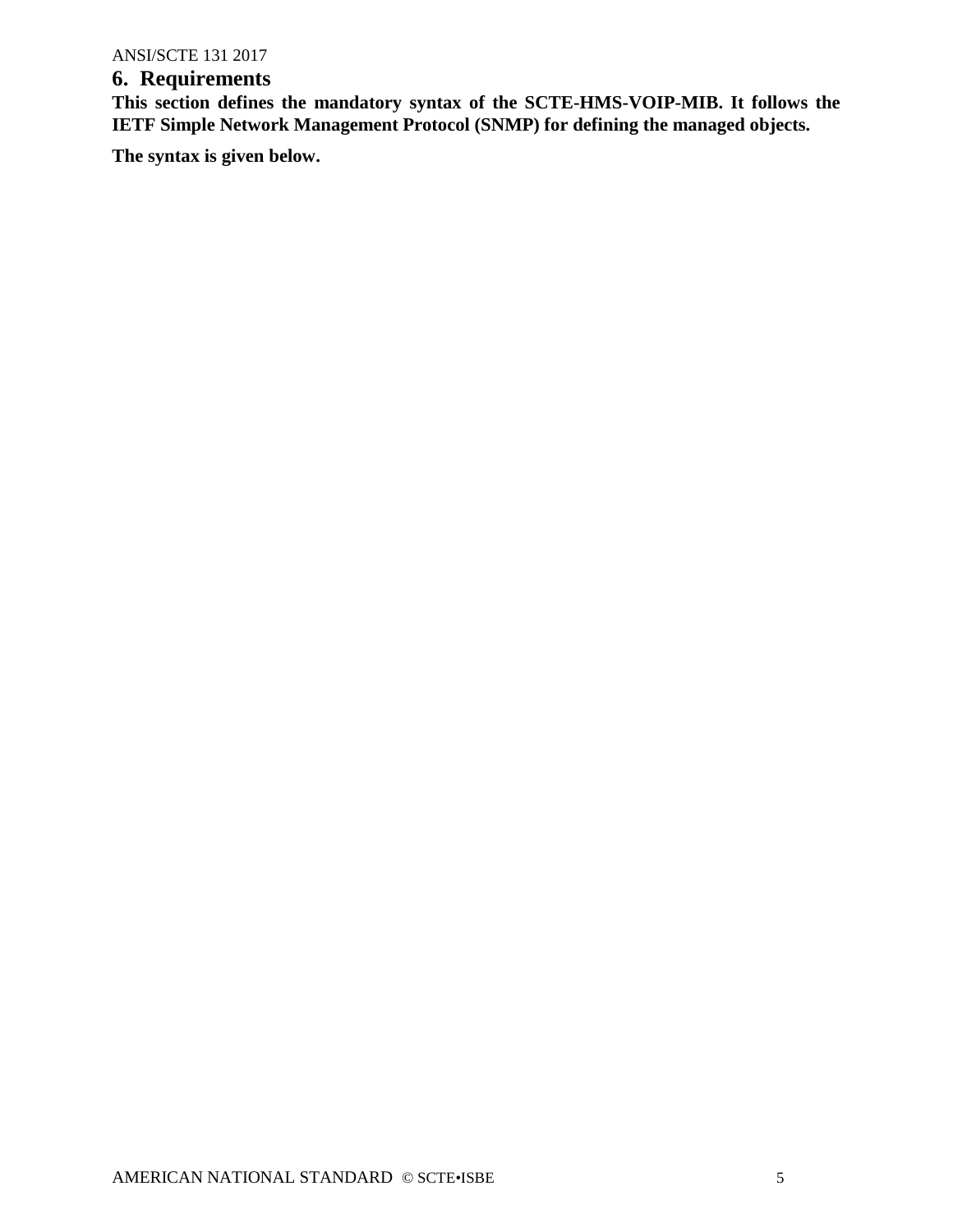# ANSI/SCTE 131 2017 **SCTE-HMS-VOIP-MIB DEFINITIONS ::= BEGIN**

**IMPORTS MODULE-IDENTITY, OBJECT-TYPE, enterprises, Counter32, Unsigned32 FROM SNMPv2-SMI OBJECT-GROUP, MODULE-COMPLIANCE FROM SNMPv2-CONF DateAndTime, TEXTUAL-CONVENTION FROM SNMPv2-TC SnmpAdminString FROM SNMP-FRAMEWORK-MIB InetAddress, InetAddressType, InetPortNumber FROM INET-ADDRESS-MIB voipIdent FROM SCTE-HMS-ROOTS;** 

#### **voipModuleMib MODULE-IDENTITY**

 **LAST-UPDATED "200701291300Z" ORGANIZATION "SCTE HMS Subcommittee" CONTACT-INFO "SCTE HMS Subcommittee, Chairman mail to: standards@scte.org "**

#### **DESCRIPTION**

 **"This MIB module, contains the interface for the hms VoIP testing specification. It allows an HMS/DOCSIS transponder or any other device that implements it to be used as a test point to validate VoIP service in the network and to report a common basic set of measurements.**

 **Theory Of operation: The device controlled by this MIB is called an endpoint. Each**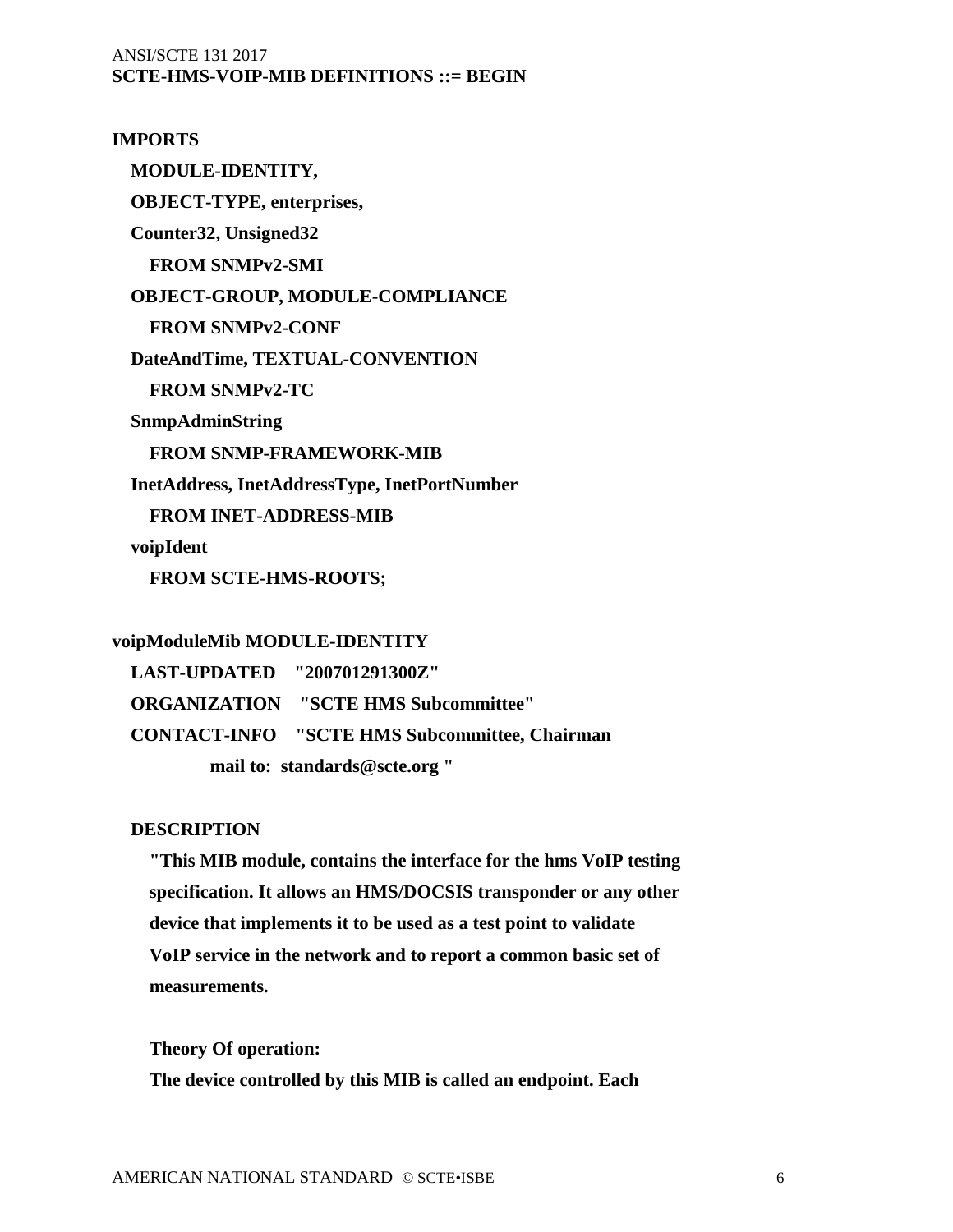**--**

 **endpoint sends or receives a test stream to/from another test endpoint. A measurement application is responsible for controlling both endpoints to setup compatible test streams and to gather results.**

 **An endpoint can implement a number simultaneous test streams (reported in voipMaxTestInstance). Each test stream is controlled by a separate entry in the voipTestControlTable. This table contains a series of controls that enable the server to set VoIP tests** 

 **The purpose of such a test is to simultate an RTP VoIP connection and estimate the equivalent call quality between two known points in the network. From the endpoint's perspective's, each test stream has three possible directions: transmission, reception or loopback. The direction is inferred from the voipTestControlSenderAddress & voipTestControlReceiverAddress MIBs. The endpoint will detect its address in one of the two MIB and set itself up accordingly. When none of the two MIB contains the endpoint's address, a mirror (loopback) mode is used." ::= { enterprises scteRoot(5591) scteHmsTree (1) voipIdent (12) voipTestGroup (1) 1}**

**-- TEXTUAL CONVENTIONS used by this MIB -- Rfactor ::= TEXTUAL-CONVENTION DISPLAY-HINT "d" STATUS current DESCRIPTION "Call or transmission quality expressed as an R factor in the range 0 to 120. A value of**

 **127 shall be interpreted as NULL or unsupported."**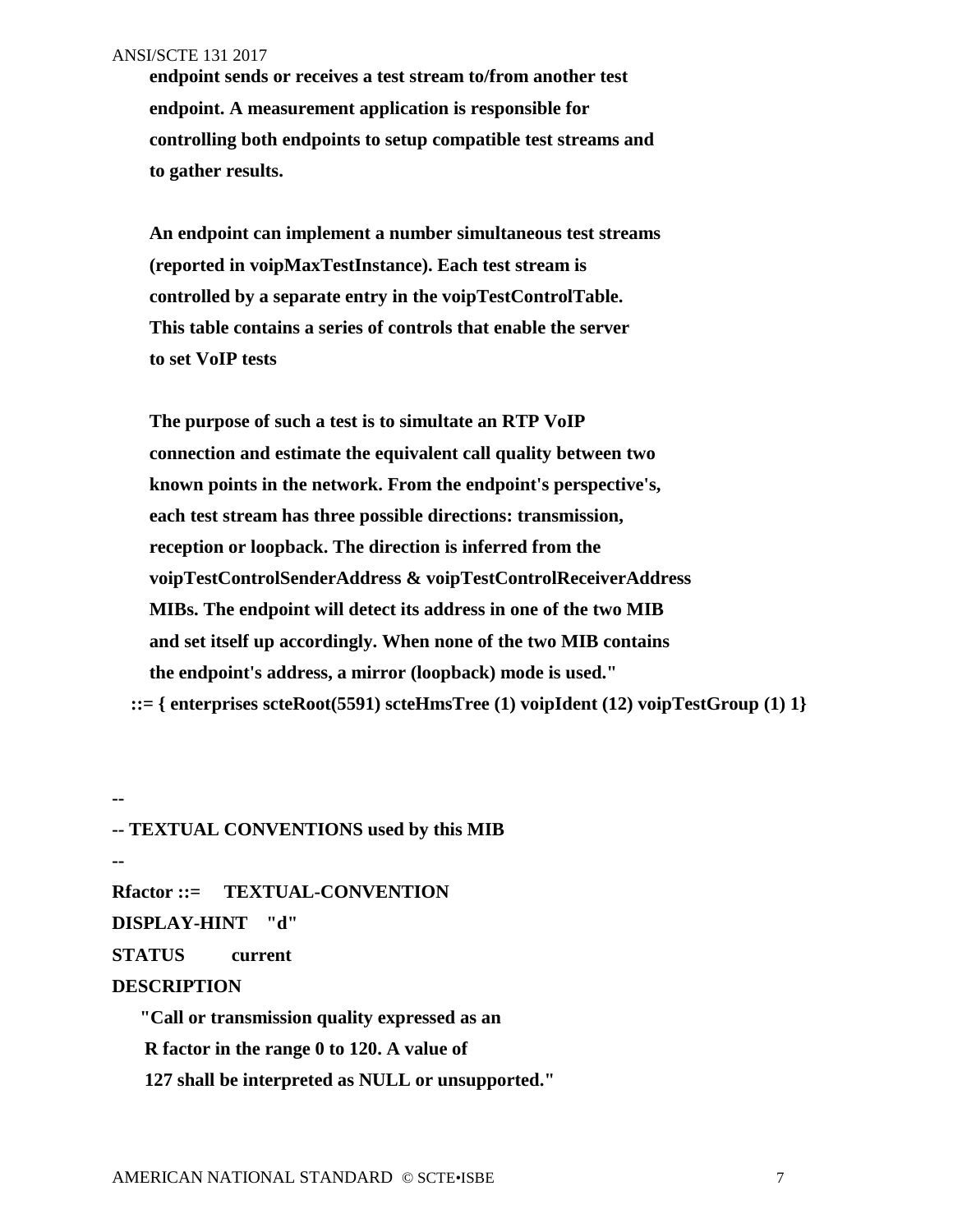**REFERENCE "ITU-T G.107"**

**SYNTAX Unsigned32 (0..120|127)**

**ScaledMOSscore ::= TEXTUAL-CONVENTION**

 **DISPLAY-HINT "d"**

 **STATUS current**

# **DESCRIPTION**

 **"Call or transmission quality expressed as a** 

 **MOS score scaled by 10. MOS is typically represented**

 **as a 1.0 to 5.0 score with a single decimal place and**

 **hence in this representation as 10 to 50. A value of**

 **127 shall be interpreted as NULL or unsupported."**

# **REFERENCE**

 **"ITU-T P.800"**

 **SYNTAX Unsigned32 (10..50|127)**

**--** 

**-- voipIdent MIb Branch root**

**--**

**voipMibObjects OBJECT IDENTIFIER ::= { voipModuleMib 1 }** 

**voipVersion OBJECT-TYPE**

 **SYNTAX SnmpAdminString (SIZE (0..255))**

 **MAX-ACCESS read-only**

 **STATUS current** 

### **DESCRIPTION**

 **"Displays the version of the specification running on**

 **this endpoint"**

 **::= { voipMibObjects 1 }**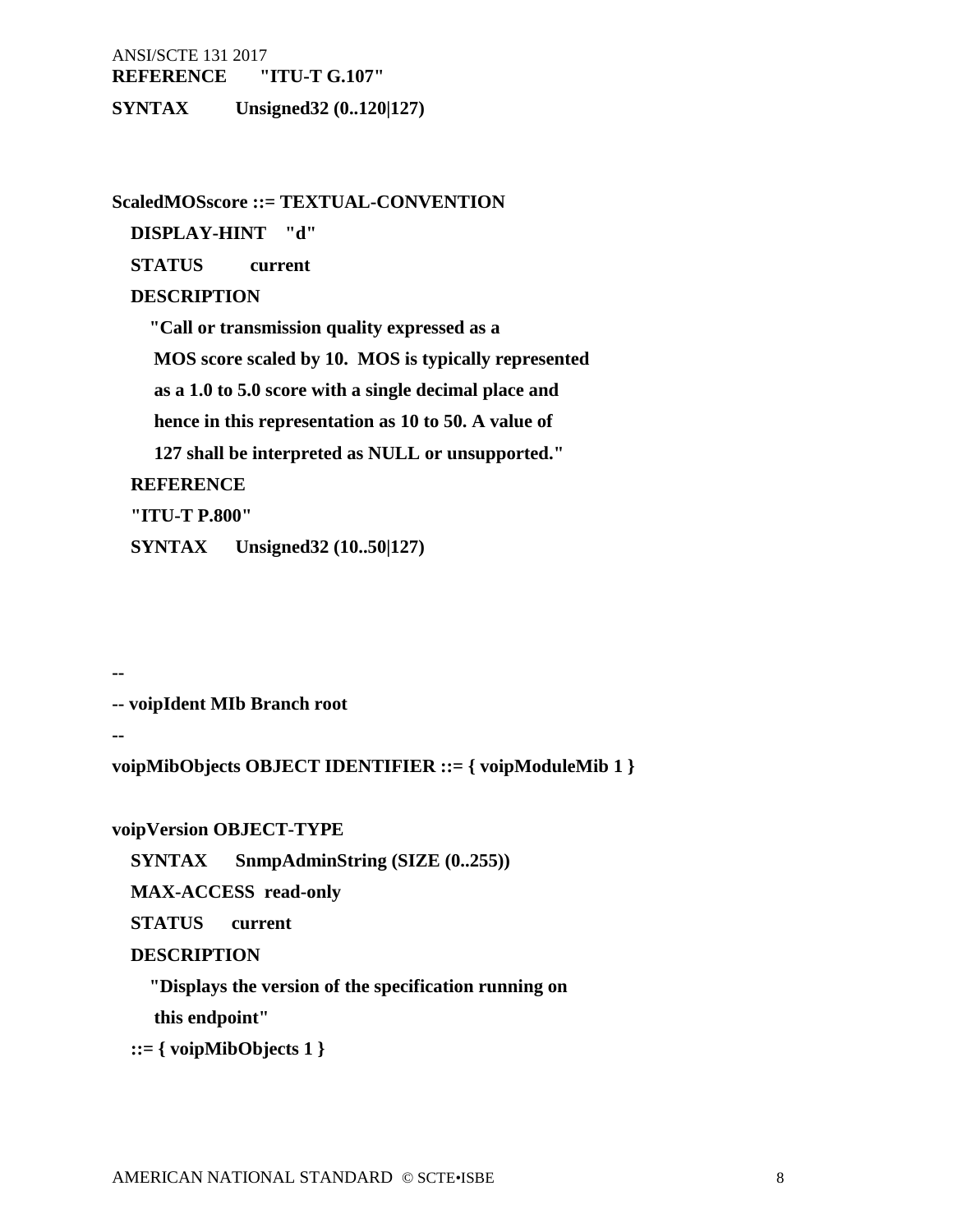#### **voipMaxTestInstance OBJECT-TYPE**

 **SYNTAX Unsigned32**

 **MAX-ACCESS read-only**

 **STATUS current** 

## **DESCRIPTION**

 **"The number of concurrent tests supported by this endpoint." ::= { voipMibObjects 2 }**

**--**

```
-- Test Mibs
```
**--**

**voipTest OBJECT IDENTIFIER ::= { voipMibObjects 3 }**

**--**

**-- Test Control table**

**--**

#### **voipTestControlTable OBJECT-TYPE**

 **SYNTAX SEQUENCE OF VoipTestControlEntry**

 **MAX-ACCESS not-accessible**

 **STATUS current** 

#### **DESCRIPTION**

 **"Table of Test Controls**

 **Each entry is used to control a test instance.** 

 **Tests parameters shall be inputed to the endpoint first, then**

 **the voipTestControl MIB must be set the setupTest value and**

 **Ready status verified before starting a test."**

 **::= { voipTest 1 }**

#### **voipTestControlEntry OBJECT-TYPE**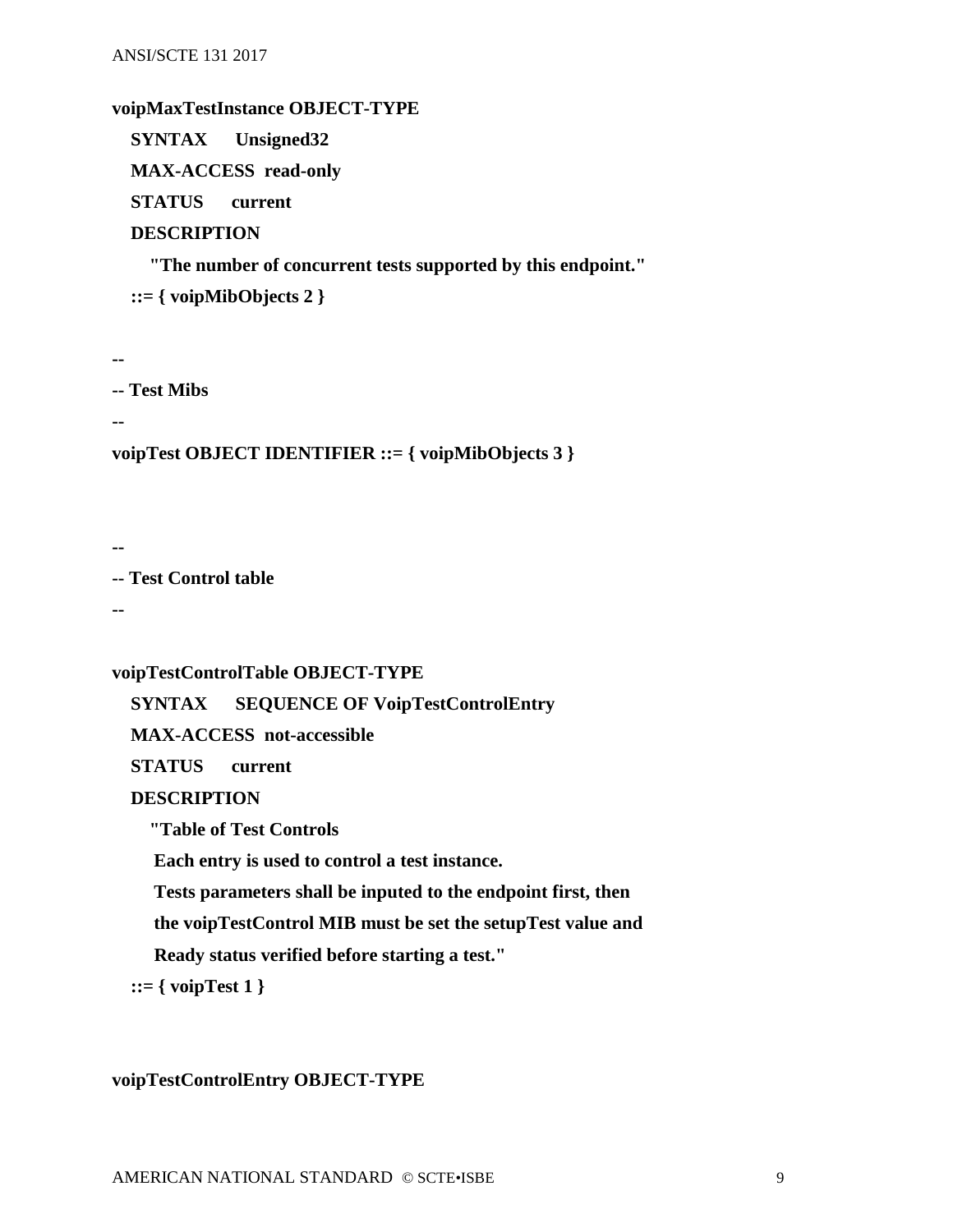**SYNTAX VoipTestControlEntry**

 **MAX-ACCESS not-accessible**

 **STATUS current** 

#### **DESCRIPTION**

 **"An entry in the Table of Test Control. There will be one entry per supported simultaneous tests."**

 **INDEX {voipTestControlIndex}**

 **::= { voipTestControlTable 1 }**

**VoipTestControlEntry ::= SEQUENCE {**

| voipTestControlIndex                     | Unsigned32,          |  |
|------------------------------------------|----------------------|--|
| voipTestControlIdString                  | SnmpAdminString,     |  |
| voipTestControl                          | <b>INTEGER,</b>      |  |
| voipTestSenderAddressType                | InetAddressType,     |  |
| voipTestSenderAddress                    | InetAddress,         |  |
| voipTestSenderUDPPort                    | InetPortNumber,      |  |
| voipTestReceiverAddressType              | InetAddressType,     |  |
| voipTestReceiverAddress                  | InetAddress,         |  |
| voipTestReceiverUDPPort                  | InetPortNumber,      |  |
| voipTestPacketInterval                   | Unsigned32,          |  |
| voipTestNumOfPackets                     | Unsigned32,          |  |
| voipTestJitterBufferSize                 | Unsigned32,          |  |
| voipTestCodecType                        | <b>OCTET STRING,</b> |  |
| voipTestRoundTripTimeEstimate Unsigned32 |                      |  |
| }                                        |                      |  |

**voipTestControlIndex OBJECT-TYPE**

 **SYNTAX Unsigned32 MAX-ACCESS not-accessible STATUS current DESCRIPTION**

 **"Index for this set of test controls.**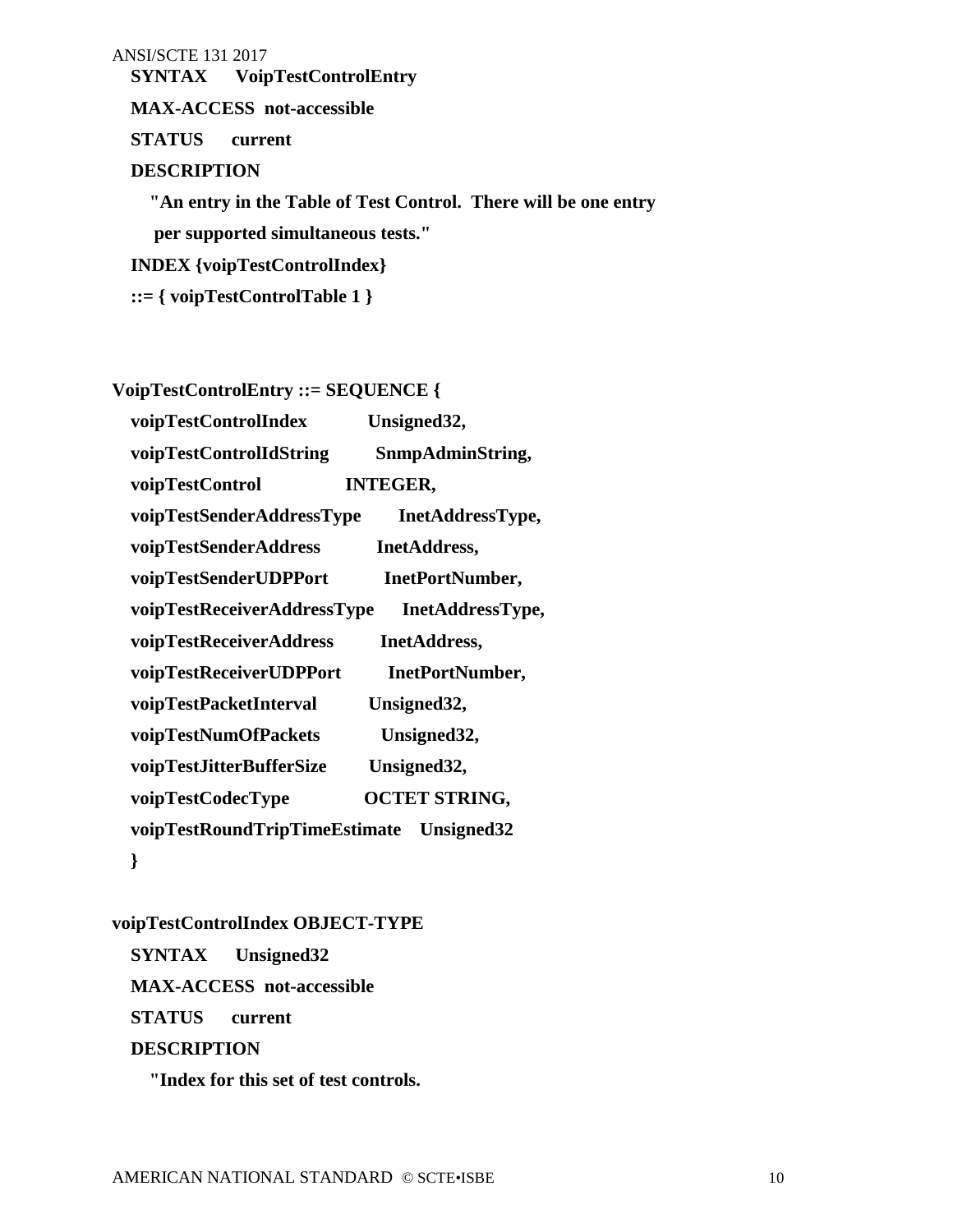**One set controls one instance of the test."**

 **::= {voipTestControlEntry 1}**

#### **voipTestControlIdString OBJECT-TYPE**

 **SYNTAX SnmpAdminString (SIZE (0..255))**

 **MAX-ACCESS read-write**

 **STATUS current**

#### **DESCRIPTION**

 **"This String can be used by the management entity as a unique**

 **test identifier string."**

```
 ::= {voipTestControlEntry 2}
```
#### **voipTestControl OBJECT-TYPE**

```
 SYNTAX INTEGER {
   stopTest(1),
   setupTest(2),
   startTest(3)
```
 **}**

 **MAX-ACCESS read-write**

 **STATUS current**

#### **DESCRIPTION**

 **"Used to control the test engine. Once the control parameter for the test are set, the management entity must set this to setupTest(2) & verify that the test control status returns ready before starting the test with startTest(2). This is necessary to reserve the resources required for the tests such as service flows, etc.**

 **The test will run a for maximum number of packets (voipTestNumOfPackets), or it can be stopped at any time by setting this MIB to stopTest(1)." ::= {voipTestControlEntry 3}**

AMERICAN NATIONAL STANDARD © SCTE•ISBE 11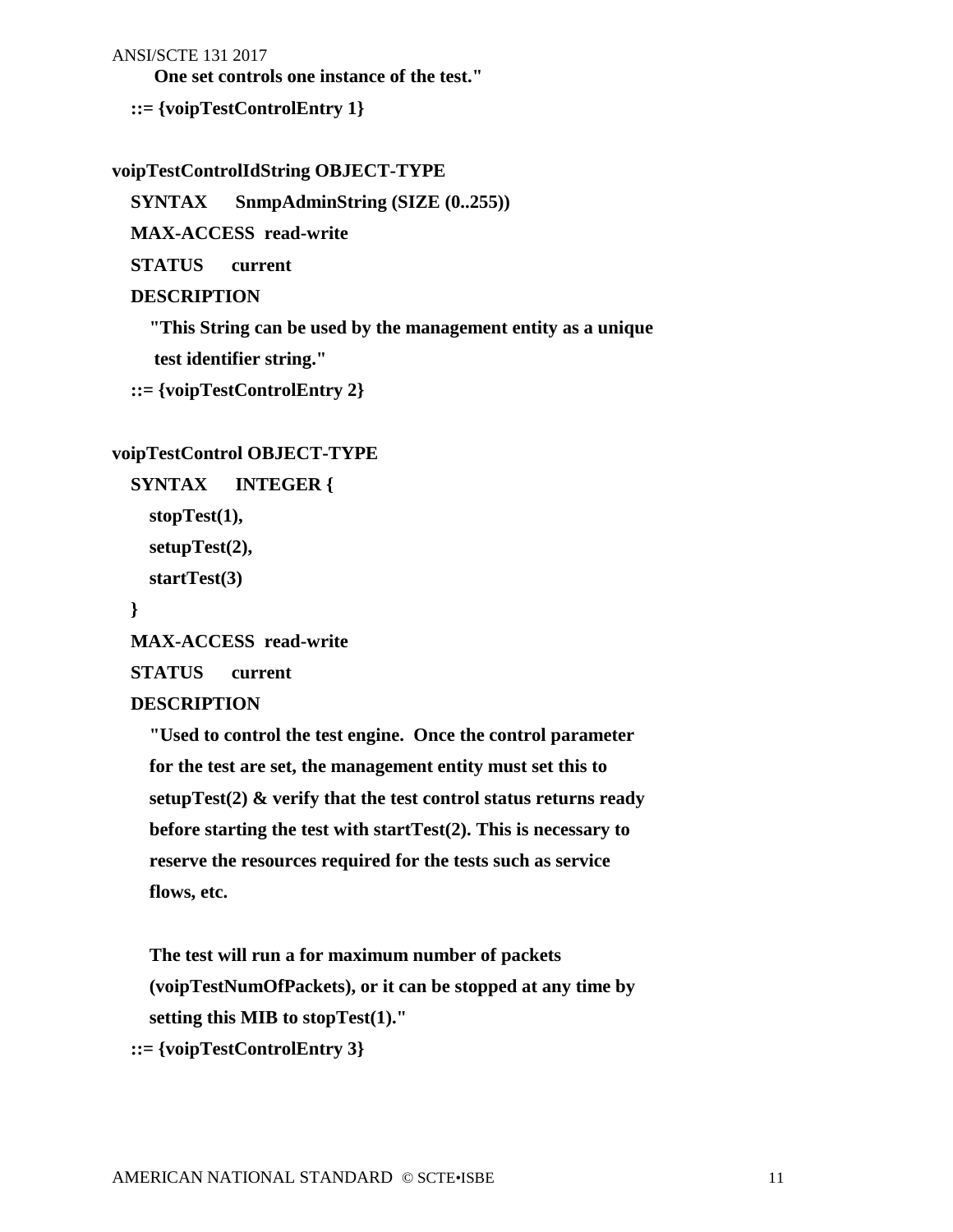### **voipTestSenderAddressType OBJECT-TYPE**

 **SYNTAX InetAddressType**

 **MAX-ACCESS read-write**

 **STATUS current**

### **DESCRIPTION**

 **"This is the address type of the sender endpoint for the test stream. To set this device as the transmitter for the test, set this MIB to its address."**

 **::= {voipTestControlEntry 4}**

#### **voipTestSenderAddress OBJECT-TYPE**

 **SYNTAX InetAddress**

 **MAX-ACCESS read-write**

 **STATUS current**

#### **DESCRIPTION**

 **"This is the address of the sender endpoint for the test stream.**

 **To set this device as the transmitter for the test, set this**

 **MIB to its address."**

 **::= {voipTestControlEntry 5}**

### **voipTestSenderUDPPort OBJECT-TYPE**

 **SYNTAX InetPortNumber**

 **MAX-ACCESS read-write**

 **STATUS current**

#### **DESCRIPTION**

 **" Port Number that the sender will use.**

 **In loopback mode this port number is used as the destination address by the loopbacking entity, it may also be used as the**

 **source port for the generating entity."**

 **::= {voipTestControlEntry 6}**

#### **voipTestReceiverAddressType OBJECT-TYPE**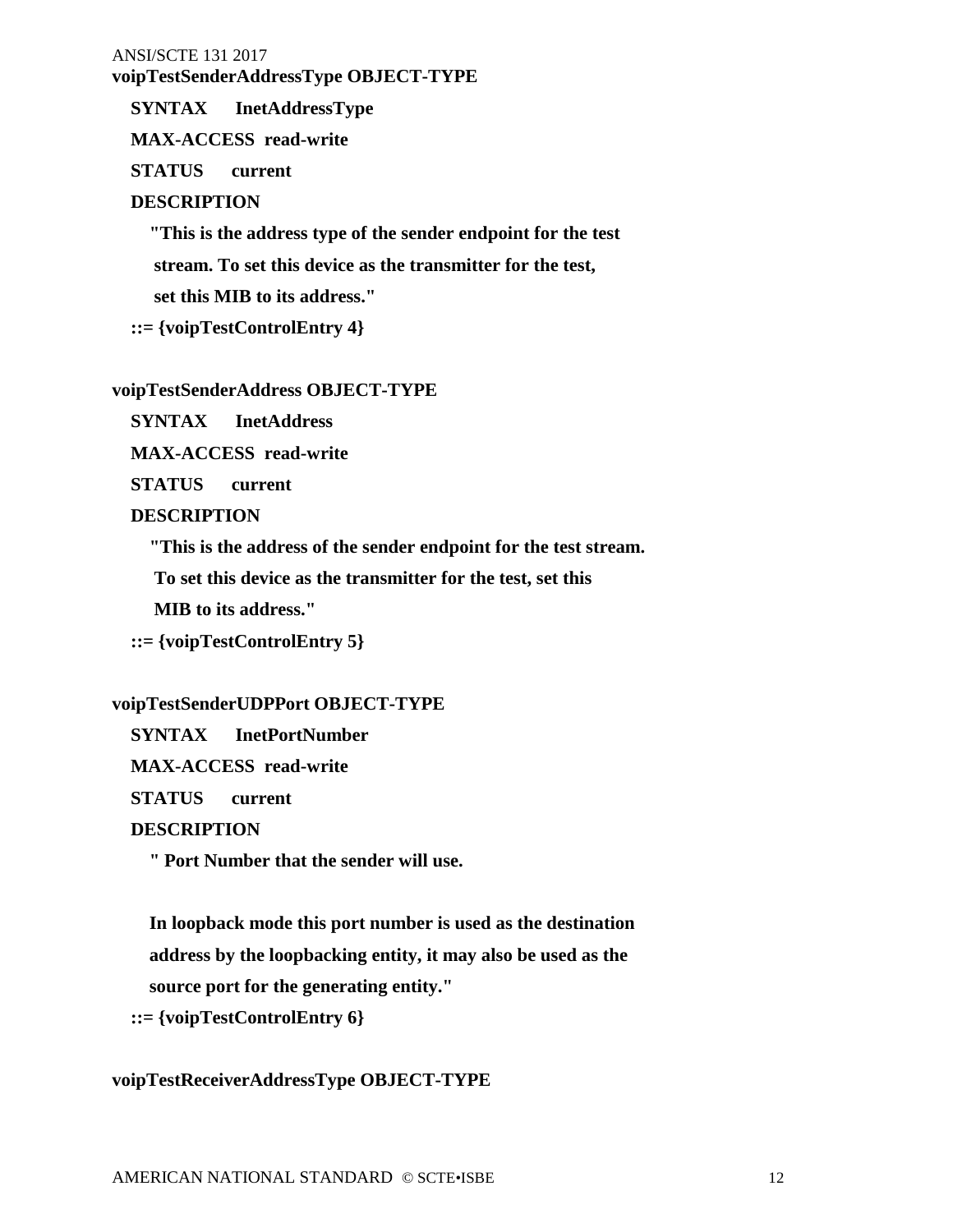**SYNTAX InetAddressType**

 **MAX-ACCESS read-write**

 **STATUS current**

#### **DESCRIPTION**

 **"This is the address of the receiving endpoint for this test stream. To set this device as the receiver for the test, set this MIB to its IP address.**

 **If both voipTestReceiverIP & voipTestSenderIP do not match the endpoint's own address, it will start a loopback mode test." ::= {voipTestControlEntry 7}**

#### **voipTestReceiverAddress OBJECT-TYPE**

 **SYNTAX InetAddress**

 **MAX-ACCESS read-write**

 **STATUS current**

#### **DESCRIPTION**

 **"This is the address of the receiving endpoint for this test stream. To set this device as the receiver for the test, set this MIB to its IP address.**

 **If both voipTestReceiverIP & voipTestSenderIP do not match the endpoint's own address, it will start a loopback mode test." ::= {voipTestControlEntry 8}**

#### **voipTestReceiverUDPPort OBJECT-TYPE**

 **SYNTAX InetPortNumber**

 **MAX-ACCESS read-write**

 **STATUS current**

#### **DESCRIPTION**

 **" UDP port number to be used by the receiving entity.**

 **In loopback mode, the receiver Port number is also used as both**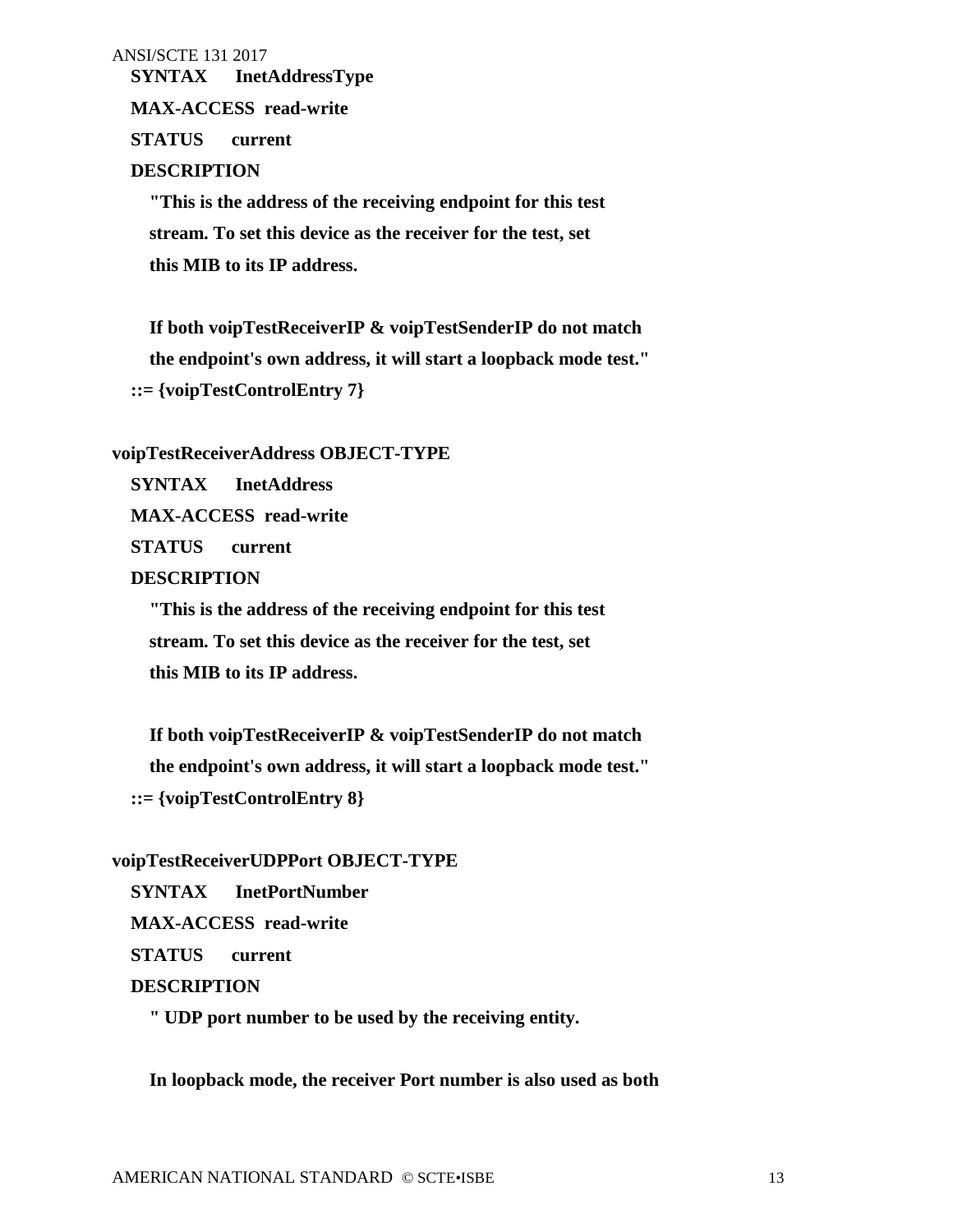**the reception and source port of the loopbacking entity."**

 **::= {voipTestControlEntry 9}**

#### **voipTestPacketInterval OBJECT-TYPE**

 **SYNTAX Unsigned32 (10|20|30)**

 **UNITS "milliseconds"**

 **MAX-ACCESS read-write**

 **STATUS current**

#### **DESCRIPTION**

 **"Interval in milliseconds between each packets.**

 **This MIB MUST be set to a voip standard 10, 20, or 30 ms interval."**

 **DEFVAL {10}**

 **::= {voipTestControlEntry 10 }**

#### **voipTestNumOfPackets OBJECT-TYPE**

 **SYNTAX Unsigned32 (0..86400000)**

 **MAX-ACCESS read-write**

 **STATUS current**

### **DESCRIPTION**

 **"Maximum duration of the test expressed in number of packets.**

 **A sender will stop the transmitting when it reaches this amount. A receiver can use this parameter to know how many packets to expect. The test can be stopped by the management entity before that number is reached."**

 **::= {voipTestControlEntry 11}**

# **voipTestJitterBufferSize OBJECT-TYPE**

 **SYNTAX Unsigned32 (0..500)**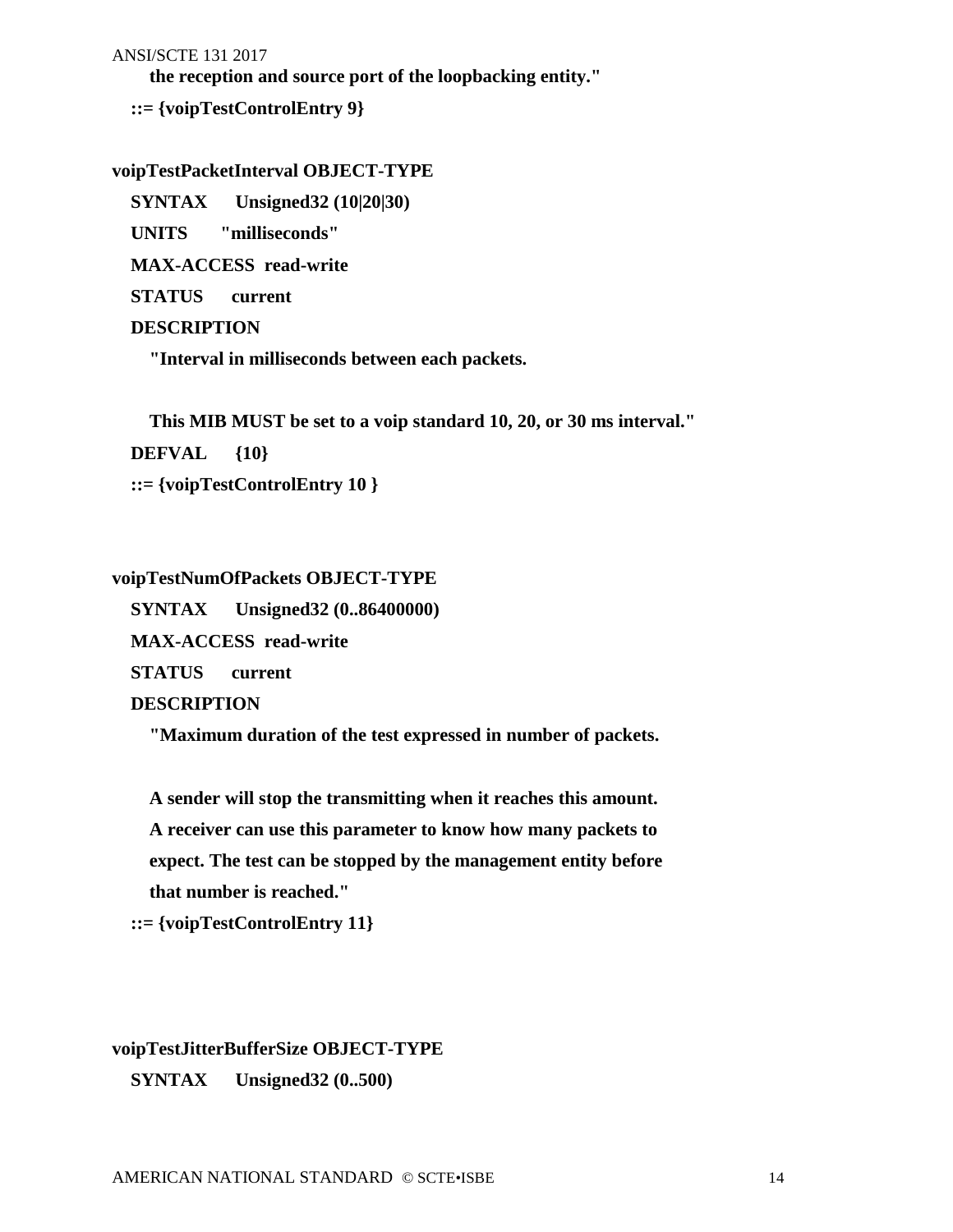**MAX-ACCESS read-write**

 **STATUS current**

#### **DESCRIPTION**

 **"Jitter buffer size in millisecond to be implemented by the receiving endpoint. This will impact the total delay and the discarded packet count."**

 **DEFVAL {20}**

 **::= {voipTestControlEntry 12}**

# **voipTestCodecType OBJECT-TYPE SYNTAX OCTET STRING (SIZE (0..32)) MAX-ACCESS read-write STATUS current DESCRIPTION**

 **"The Codec type to be used for the voip test.** 

 **It is used by sender to set the appropriate value in the rtp header. The receiver can use this parameter in the computation of the R-Factor.**

 **Note that the list of supported codecs is device specific. The format used shall be ITU-T G.7xx or similar.** 

 **Each endpoint must at least support the ITU-T G.711 codec." ::= {voipTestControlEntry 13 }**

#### **voipTestRoundTripTimeEstimate OBJECT-TYPE**

 **SYNTAX Unsigned32 (0..60000) UNITS "milliseconds" MAX-ACCESS read-write STATUS current**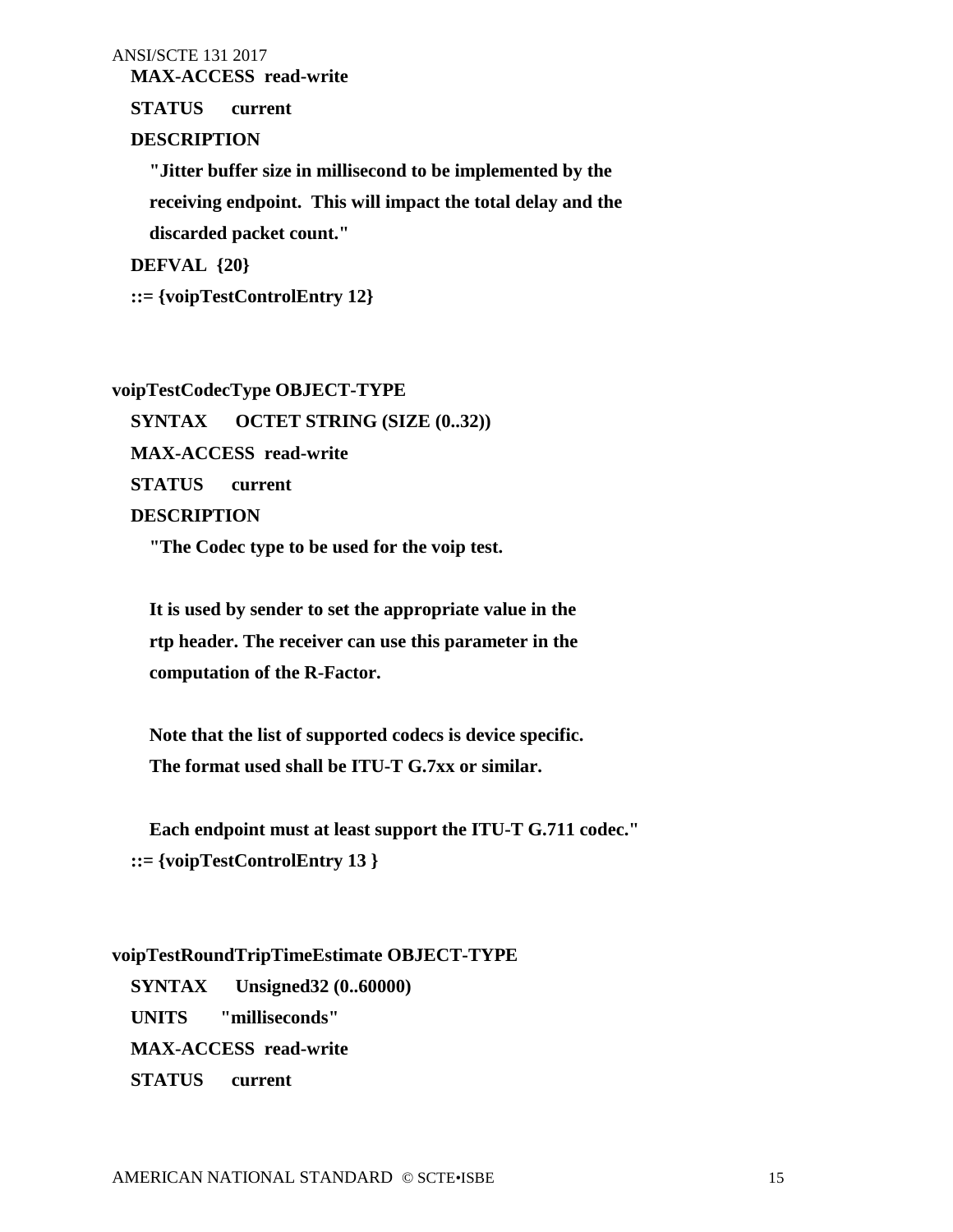#### **DESCRIPTION**

 **"The round trip time (in milliseconds) is used by the receiving endpoint in the computation of the CQE R-Factor. It must be estimated by the management entity and supplied to the endpoint via the use of this MIB for the RCQE result to be accurate. Note that the one way delay used by the endpoint in its computation will be RoundTripTime / 2.**

 **Writing a value of zero to this MIB will cause the round-trip delay to be NULL and the resulting R-Factor will be Listening Quality Equivalent (LQE)" ::= {voipTestControlEntry 14}**

**--**

**-- Test Result table**

**--**

**voipTestResultTable OBJECT-TYPE**

 **SYNTAX SEQUENCE OF VoipTestResultEntry**

 **MAX-ACCESS not-accessible**

 **STATUS current** 

#### **DESCRIPTION**

 **"Table of Test Results**

 **Each entry is used to display the results a test instance."**

 **::= { voipTest 2 }**

#### **voipTestResultEntry OBJECT-TYPE**

 **SYNTAX VoipTestResultEntry**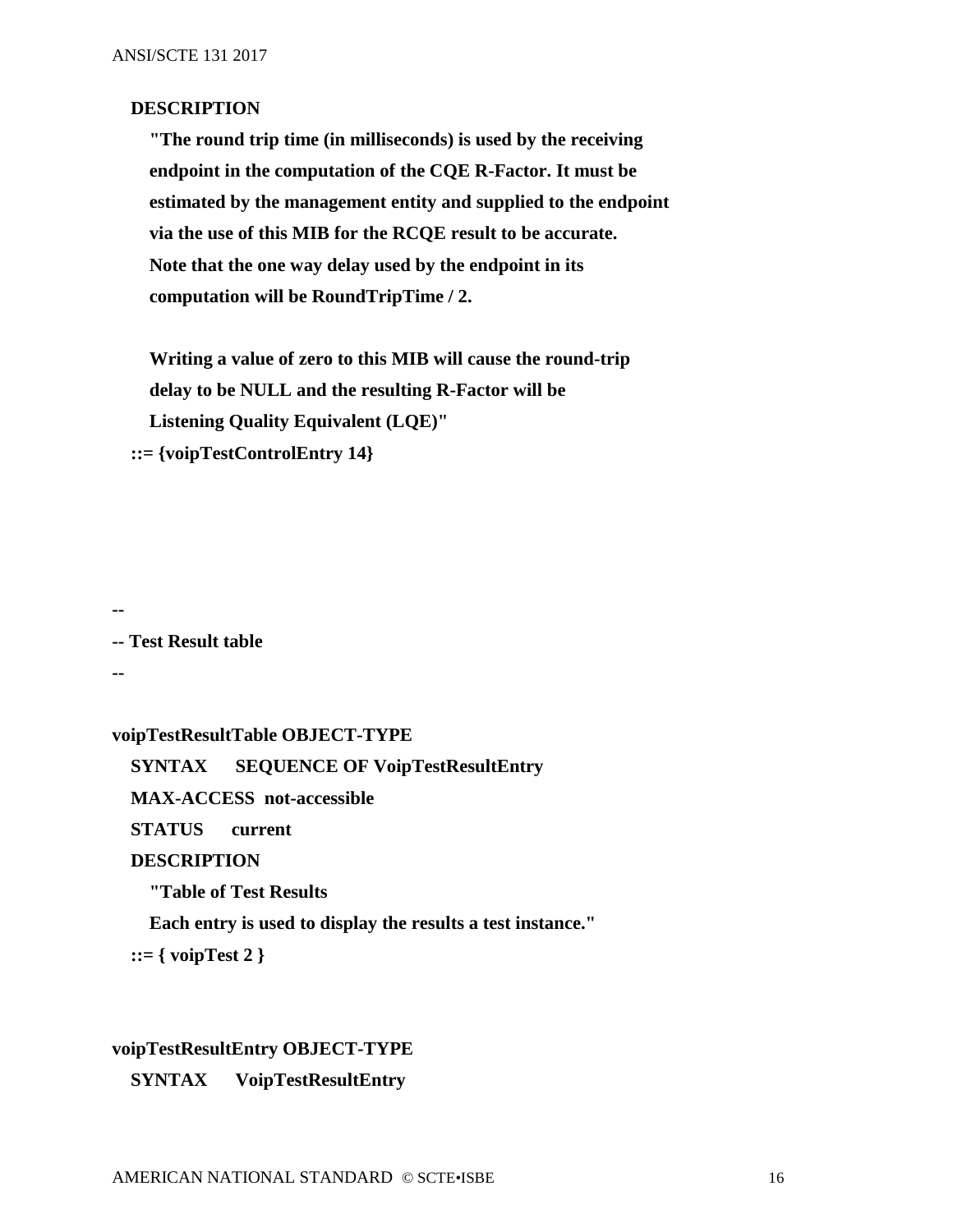**MAX-ACCESS not-accessible**

 **STATUS current** 

# **DESCRIPTION**

 **"An entry in the Table of Test Control. There will be one entry** 

 **per supported simultaneous tests."**

 **INDEX {voipTestResultIndex}**

 **::= { voipTestResultTable 1 }**

**VoipTestResultEntry ::= SEQUENCE {**

| voipTestResultIndex          | Unsigned32,           |
|------------------------------|-----------------------|
| voipTestResultIdString       | SnmpAdminString,      |
| voipTestStatus               | <b>INTEGER,</b>       |
| voipTestStatusString         | SnmpAdminString,      |
| voipTestDuration             | Unsigned32,           |
| voipTestStartTime            | DateAndTime,          |
| voipTestStopTime             | DateAndTime,          |
| voipTestProcessedPacketCount | Counter32,            |
| voipTestLossPacketCount      | Counter32,            |
| voipTestDiscardedPacketCount | Counter32,            |
| voipTestMinJitterLevel       | Counter32,            |
| voipTestMaxJitterLevel       | Counter32,            |
| voipTestAvgJitterLevel       | Counter32,            |
| voipTestRfactor              | Rfactor,              |
| voipTestMOS                  | <b>ScaledMOSscore</b> |
| ∤                            |                       |

**voipTestResultIndex OBJECT-TYPE SYNTAX Unsigned32 MAX-ACCESS not-accessible STATUS current**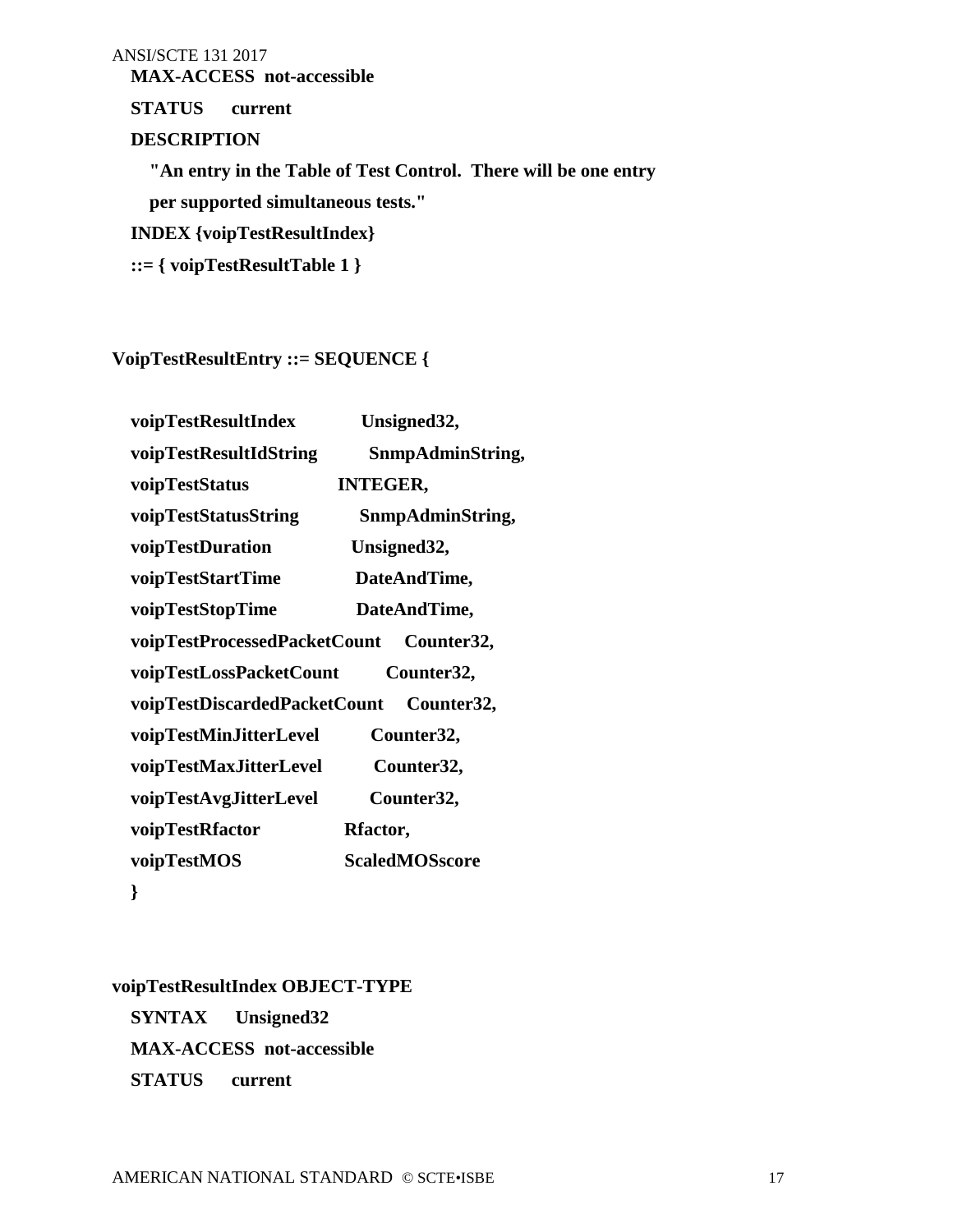# **DESCRIPTION**

 **"Index for this set of test controls. One set controls one** 

 **instance of the test."**

```
 ::= {voipTestResultEntry 1}
```
## **voipTestResultIdString OBJECT-TYPE**

 **SYNTAX SnmpAdminString (SIZE (0..255))**

 **MAX-ACCESS read-only**

 **STATUS current**

# **DESCRIPTION**

 **"This String is copied over from the associated control table** 

 **entry identifier string."**

 **::= {voipTestResultEntry 2}**

# **voipTestStatus OBJECT-TYPE**

```
 SYNTAX INTEGER {
   na(0),
   running(1),
   completed(2),
   resourceUnavailable(3),
   invalidParameter(4), 
   ready(5),
   other(6)
 }
 MAX-ACCESS read-only
 STATUS current
 DESCRIPTION
   "This MIB indicates the test status. A value of N/A(0) is 
   returned before the test is run.
```
 **A value of Running (1) is returned while the test is in progress.**

 **A value of Completed (2) is returned when the test is stopped by**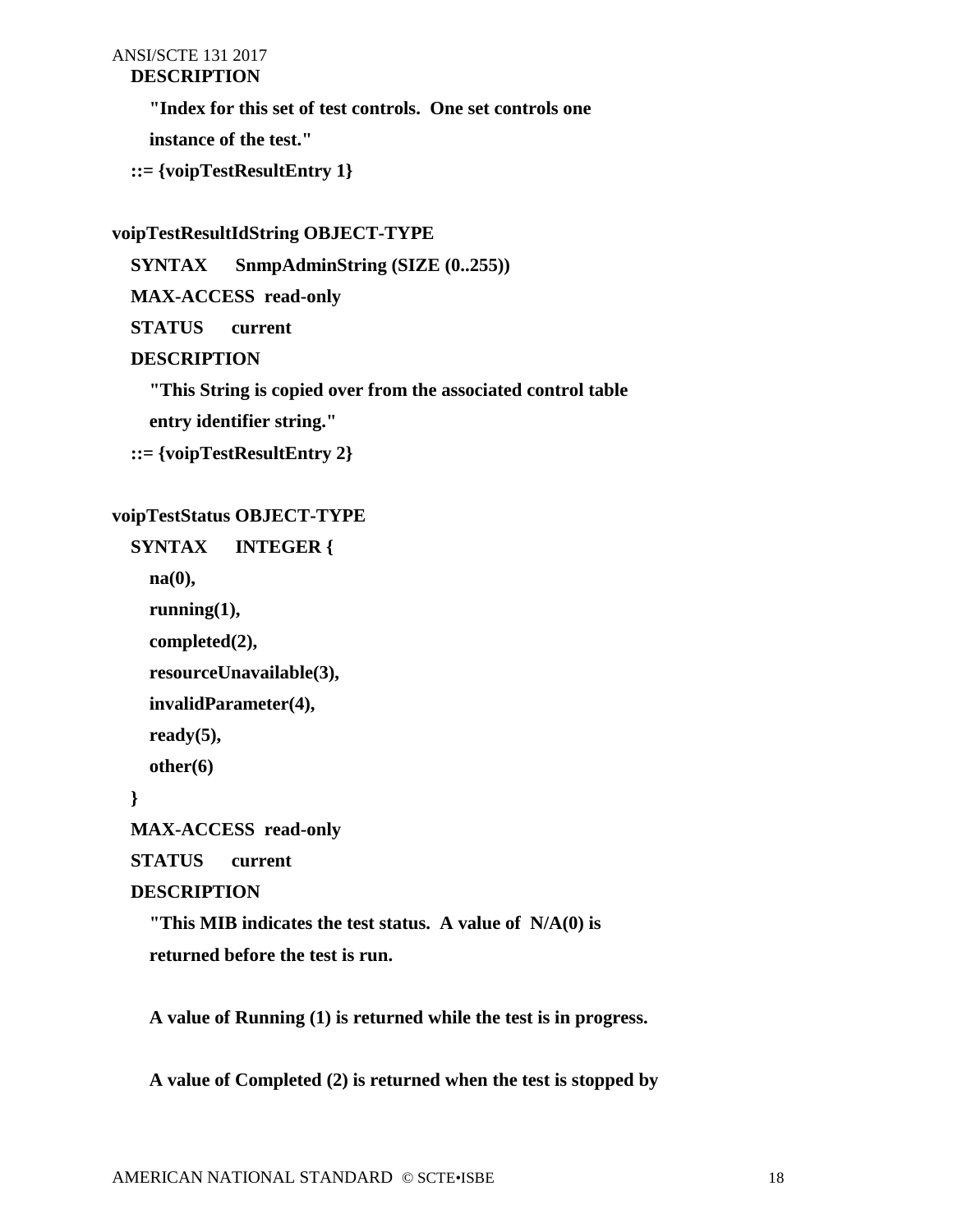**the TestControl MIB or by the end-point when the voipTestNumOfPackets is reached.** 

 **A value of ResourceUnavailable (3) is returned when the end-point is not able to start the test due to internal or network limitations. A value of InvalidParameters(4) is returned if the test parameters cannot be accepted by the end-point.** 

 **A value of Ready(5) is reported if the SetUpTest command succeeded.**

 **A value of other(6) is a device specific error code. When other(6) is reported, a custom error message is reported in the voipTestStatusString."**

 **::= {voipTestResultEntry 3}**

### **voipTestStatusString OBJECT-TYPE**

 **SYNTAX SnmpAdminString (SIZE (0..255))**

 **MAX-ACCESS read-only**

 **STATUS current**

#### **DESCRIPTION**

 **"This field is used by the device to further explain the Status**

 **of the test. and its content is device specific.**

 $\mathbf{r}$ 

 **::= {voipTestResultEntry 4}**

### **voipTestDuration OBJECT-TYPE**

 **SYNTAX Unsigned32**

 **UNITS "milliseconds"**

 **MAX-ACCESS read-only**

 **STATUS current**

 **DESCRIPTION**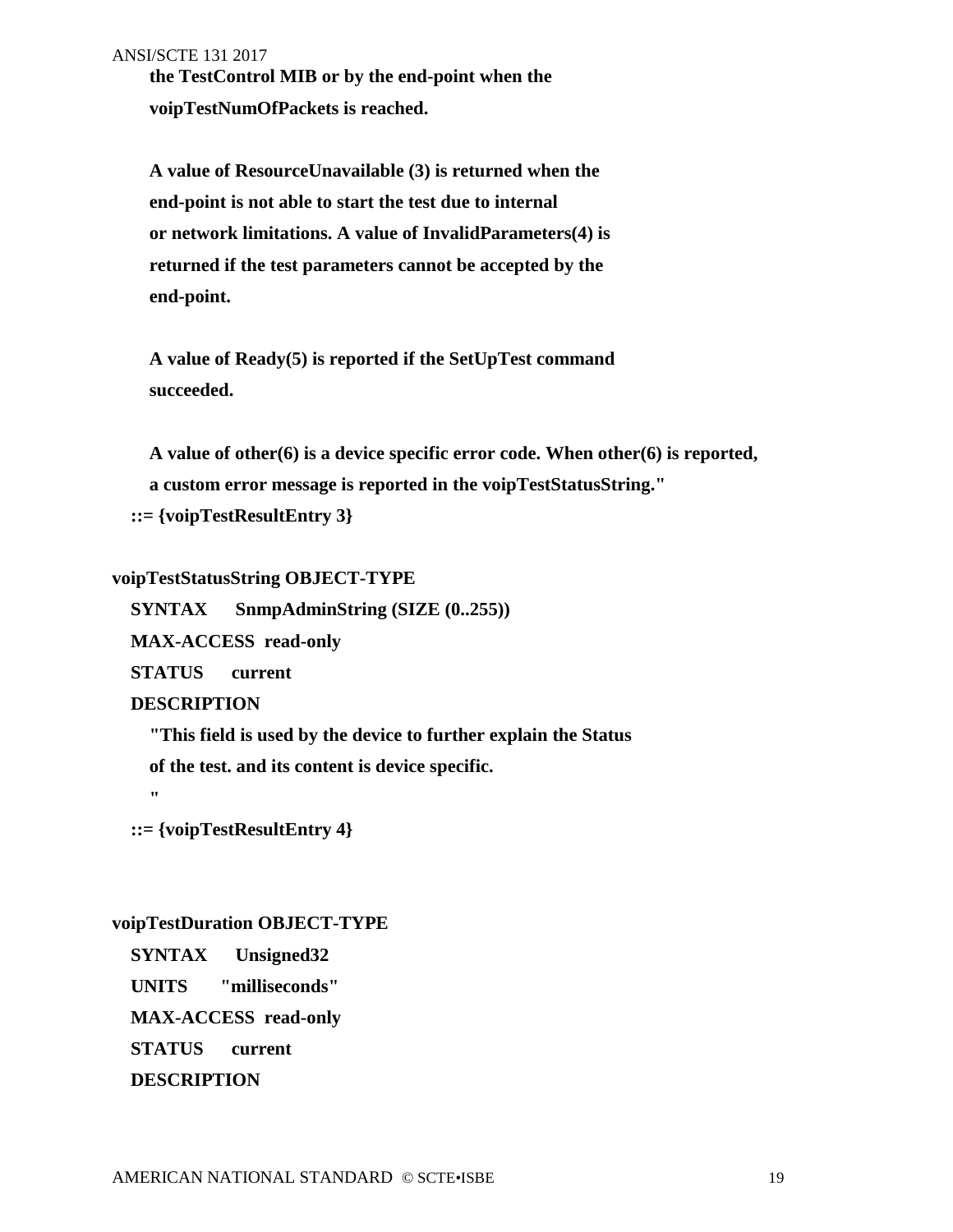```
ANSI/SCTE 131 2017
```
 **"Total Duration of the test in milliseconds.**

 **"**

 **::= { voipTestResultEntry 5 }**

**voipTestStartTime OBJECT-TYPE**

 **SYNTAX DateAndTime**

 **MAX-ACCESS read-only**

 **STATUS current**

# **DESCRIPTION**

 **"System time at the beginning of the test.**

 **"**

 **::= { voipTestResultEntry 6 }**

# **voipTestStopTime OBJECT-TYPE**

 **SYNTAX DateAndTime**

 **MAX-ACCESS read-only**

 **STATUS current**

# **DESCRIPTION**

 **"System time at the end of the test.** 

 **The value of this MIB is valid only if the voipTestStatus is** 

 **complete(2)**

 **"**

 **::= { voipTestResultEntry 7 }**

# **voipTestProcessedPacketCount OBJECT-TYPE**

 **SYNTAX Counter32**

 **MAX-ACCESS read-only**

 **STATUS current**

# **DESCRIPTION**

 **"Total number of packets that have been processed by the**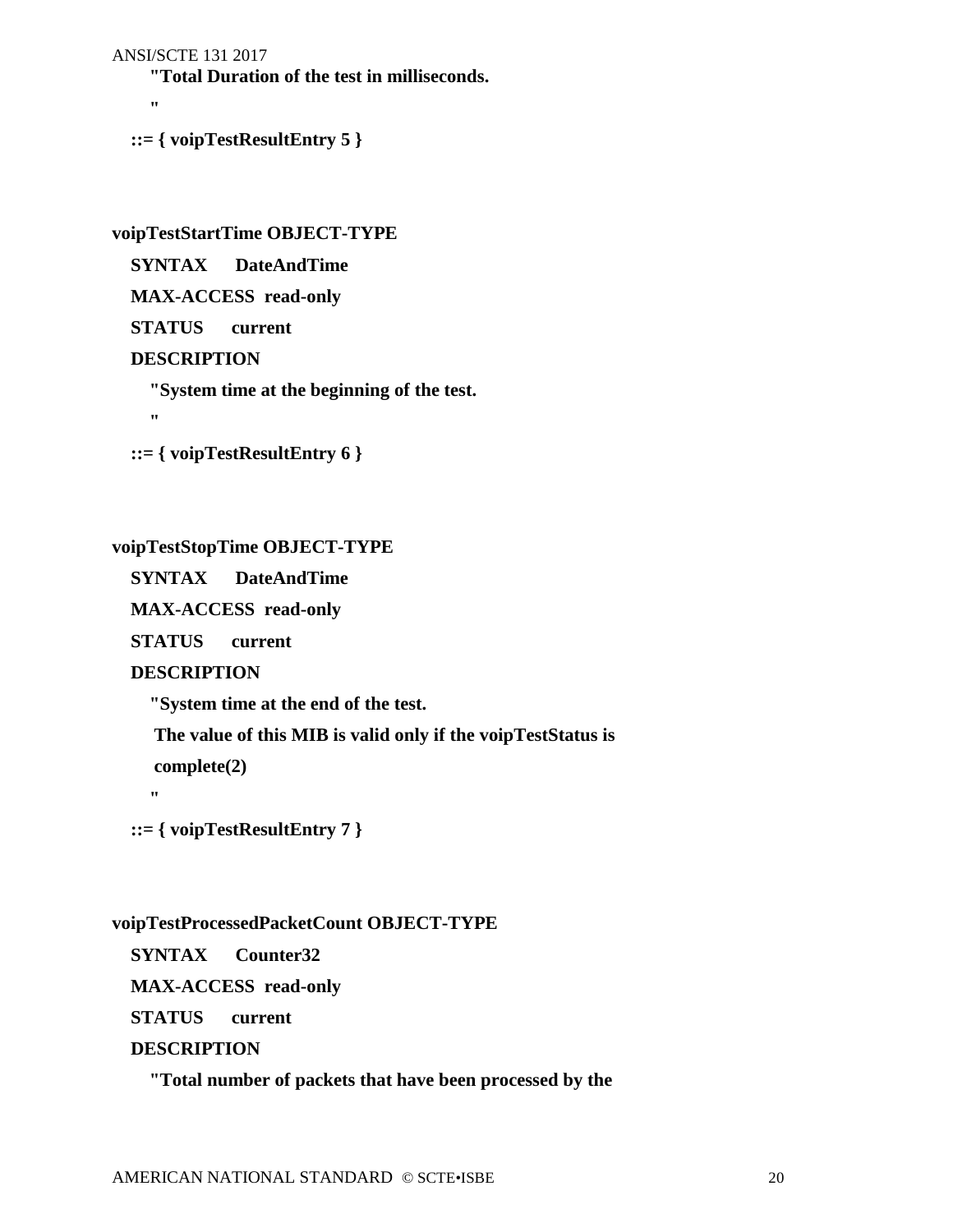**endpoint.**

 **In transmission this indicates the number of packets sent**

 **In reception this is the sum of the good packets and the**

 **discarded packets."**

 **::= { voipTestResultEntry 8 }**

# **voipTestLossPacketCount OBJECT-TYPE**

 **SYNTAX Counter32**

 **MAX-ACCESS read-only**

 **STATUS current**

# **DESCRIPTION**

 **"Number of packets lost in the network before their arrival to this endpoint.**

 **The value reported by this MIB is valid only in the receiving endpoint.**

 **The sending endpoint shall report zero.**

 **"**

 **::= { voipTestResultEntry 9 }**

# **voipTestDiscardedPacketCount OBJECT-TYPE**

 **SYNTAX Counter32**

 **MAX-ACCESS read-only**

 **STATUS current**

# **DESCRIPTION**

 **"Number of packets discarded by this device because they arrived**

 **too late or too early to be played out by the codec.**

 **The value reported by this MIB is valid only in the receiving**

 **endpoint.**

 $\mathbf{u}$ 

 **::= { voipTestResultEntry 10 }**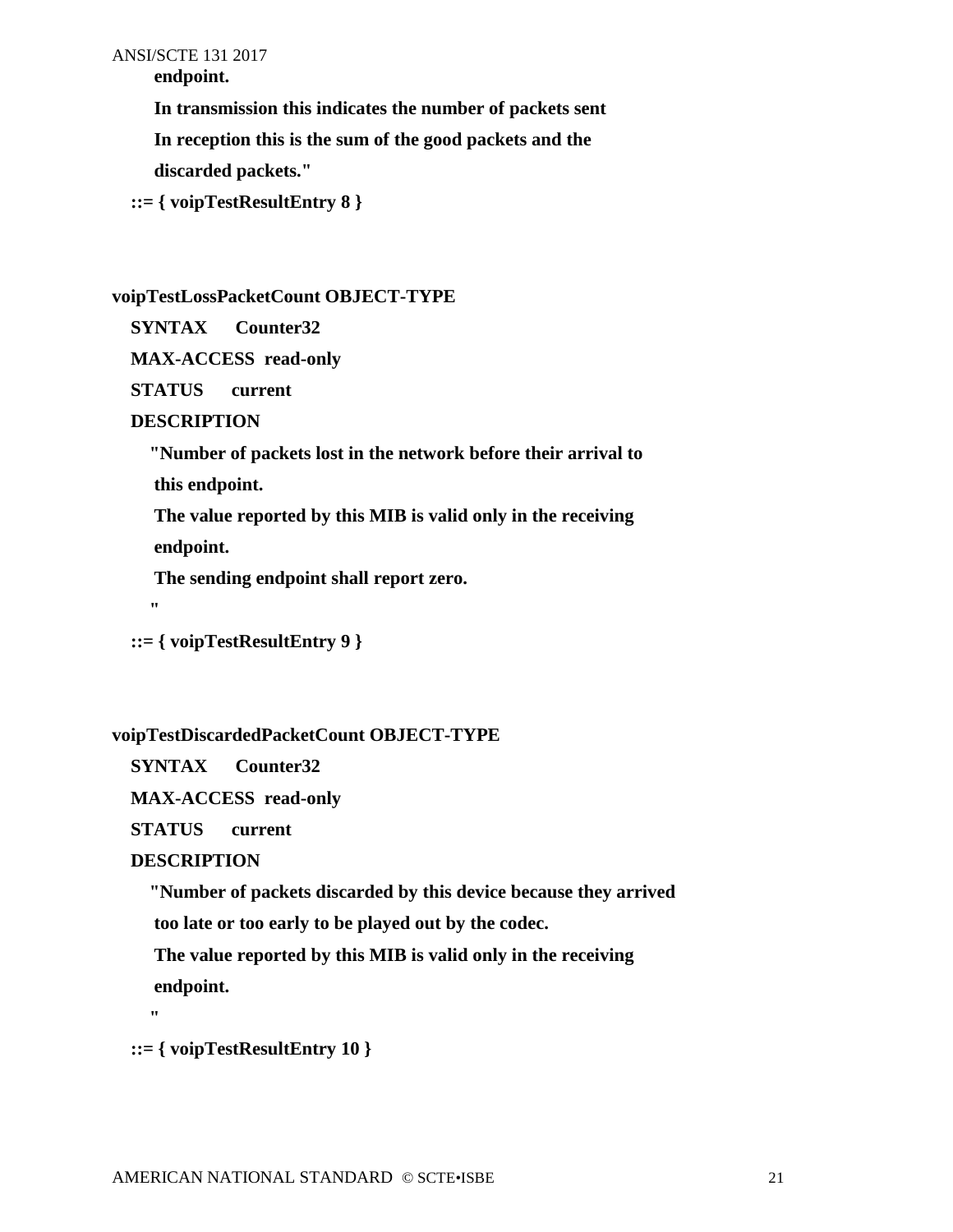#### **voipTestMinJitterLevel OBJECT-TYPE**

 **SYNTAX Counter32 MAX-ACCESS read-only**

 **STATUS current**

#### **DESCRIPTION**

 **"Mimimum of the Jitter level computed as per rfc3550.**

 **The value reported by this MIB is valid only in the receiving endpoint.**

 **"**

 **::= { voipTestResultEntry 11 }**

#### **voipTestMaxJitterLevel OBJECT-TYPE**

 **SYNTAX Counter32**

 **MAX-ACCESS read-only**

 **STATUS current**

 **DESCRIPTION**

 **"Maximum of the Jitter level computed as per rfc3550.**

 **The value reported by this MIB is valid only in the receiving endpoint.**

 **"**

 **::= { voipTestResultEntry 12 }**

#### **voipTestAvgJitterLevel OBJECT-TYPE**

 **SYNTAX Counter32**

 **MAX-ACCESS read-only**

 **STATUS current**

 **DESCRIPTION**

 **"Average of the Jitter level computed as per rfc3550.**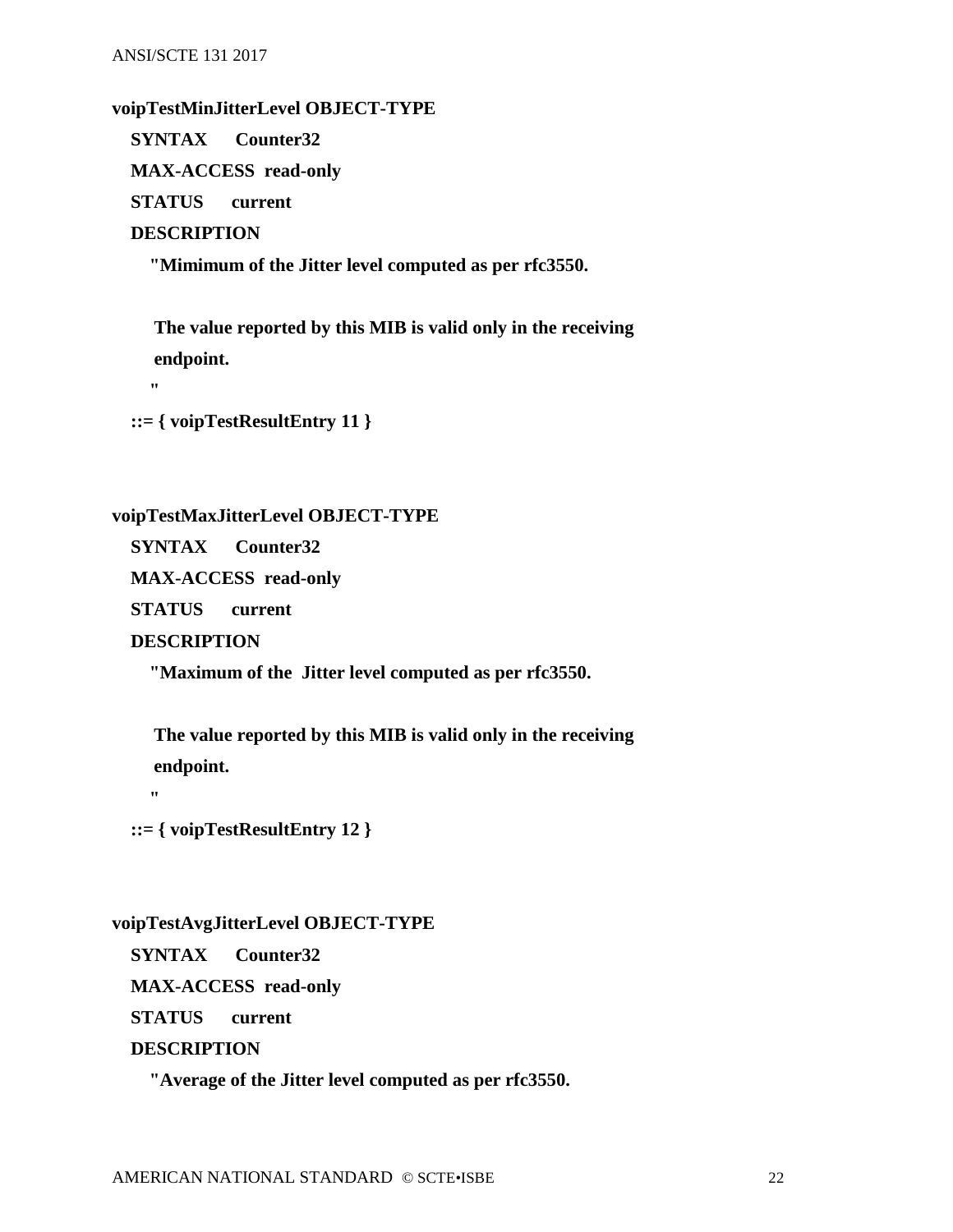**The value reported by this MIB is valid only in the receiving endpoint. "**

 **::= { voipTestResultEntry 13 }**

#### **voipTestRfactor OBJECT-TYPE**

 **SYNTAX Rfactor**

 **MAX-ACCESS read-only**

 **STATUS current**

#### **DESCRIPTION**

 $\mathbf{H}$ 

 **"Computed R-Factor - Conversationnal Quality Equivalent as per ITU G.107**

 **The value reported by this MIB is valid only in the receiving endpoint.**

 **::= { voipTestResultEntry 14 }**

#### **voipTestMOS OBJECT-TYPE**

 **SYNTAX ScaledMOSscore**

 **MAX-ACCESS read-only**

 **STATUS current**

#### **DESCRIPTION**

 **"Computed MOS - Conversationnal Quality Equivalent as per ITU G.107**

 **The value reported by this MIB is valid only in the receiving endpoint.**

 **"**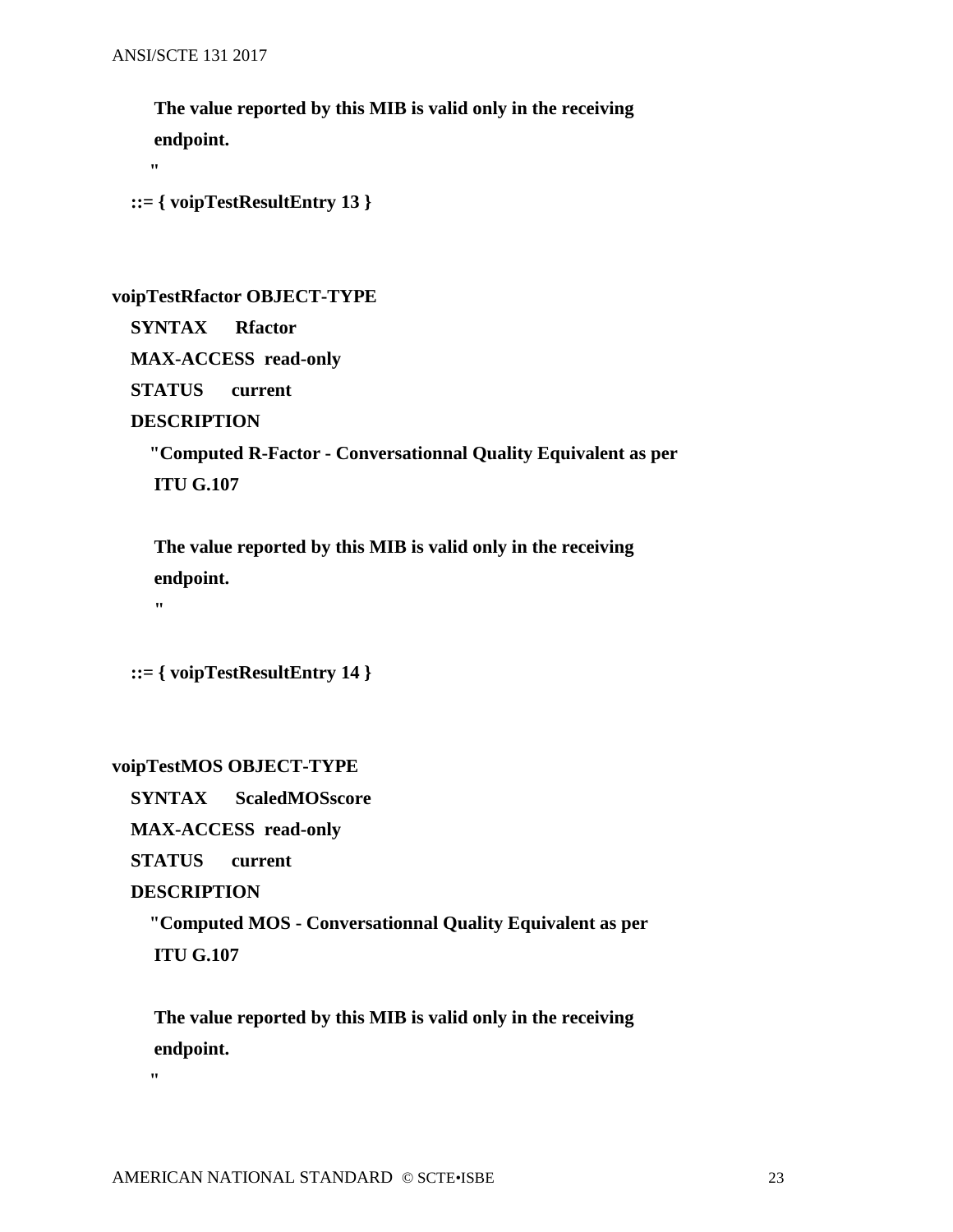ANSI/SCTE 131 2017  **::= { voipTestResultEntry 15 }**

**-- hmsVoip Conformance / Compliance statements**

**--**

**--** 

**voipMibConformance OBJECT IDENTIFIER ::= { voipModuleMib 2 }**

```
voipMibCompliances OBJECT IDENTIFIER ::= { voipMibConformance 1 }
voipMibGroups OBJECT IDENTIFIER ::= { voipMibConformance 2 }
```
**-- Compliance statements**

**voipCompliances MODULE-COMPLIANCE**

**STATUS current**

**DESCRIPTION** 

**"The minimum compliance statement for VOIP Testing."**

**MODULE**

**MANDATORY-GROUPS { voipMibObjectsGroup, voipTestControlGroup, voipTestResultGroup }** 

**::= { voipMibCompliances 1 }**

**-- this module**

**voipMibObjectsGroup OBJECT-GROUP**

**OBJECTS { voipVersion, voipMaxTestInstance }**

**STATUS current**

#### **DESCRIPTION**

**"voipMibObjectsGroup defines mandatory objects of the voipMibObjects mib."**

**::= { voipMibGroups 1 }**

**voipTestControlGroup OBJECT-GROUP**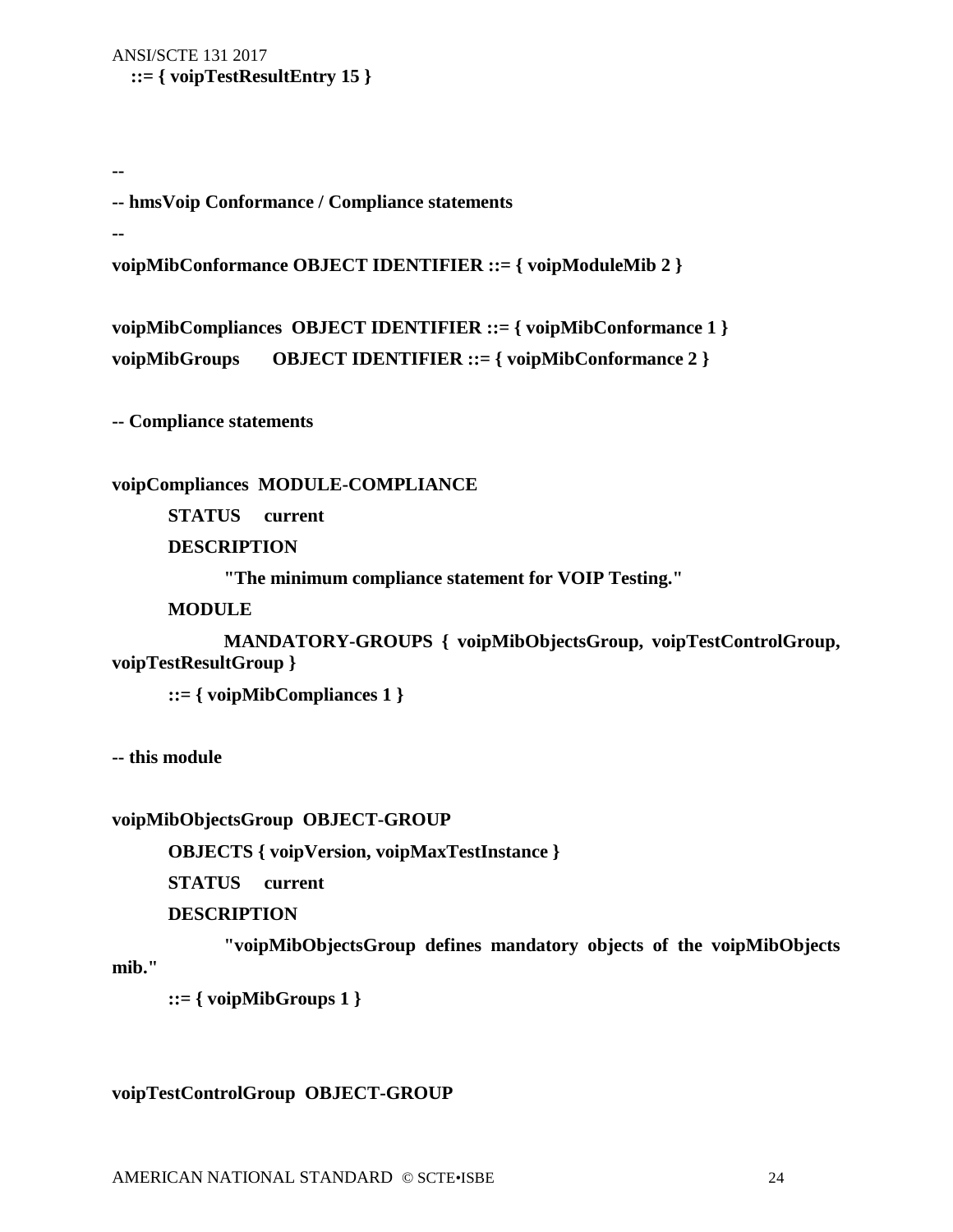ANSI/SCTE 131 2017 **OBJECTS { voipTestControlIdString, voipTestControl, voipTestSenderAddressType, voipTestSenderAddress, voipTestSenderUDPPort, voipTestReceiverAddressType, voipTestReceiverAddress, voipTestReceiverUDPPort, voipTestPacketInterval, voipTestNumOfPackets, voipTestJitterBufferSize, voipTestCodecType, voipTestRoundTripTimeEstimate } STATUS current DESCRIPTION "voipTestControlGroup defines mandatory objects of the** 

**voipTestControlTable."**

**::= { voipMibGroups 2 }**

### **voipTestResultGroup OBJECT-GROUP**

**OBJECTS {**

 **voipTestResultIdString,**

 **voipTestStatus,**

 **voipTestStatusString,**

 **voipTestDuration,**

 **voipTestStartTime,**

 **voipTestStopTime,**

 **voipTestProcessedPacketCount,**

 **voipTestLossPacketCount,**

 **voipTestDiscardedPacketCount,** 

 **voipTestMinJitterLevel,**

 **voipTestMaxJitterLevel,**